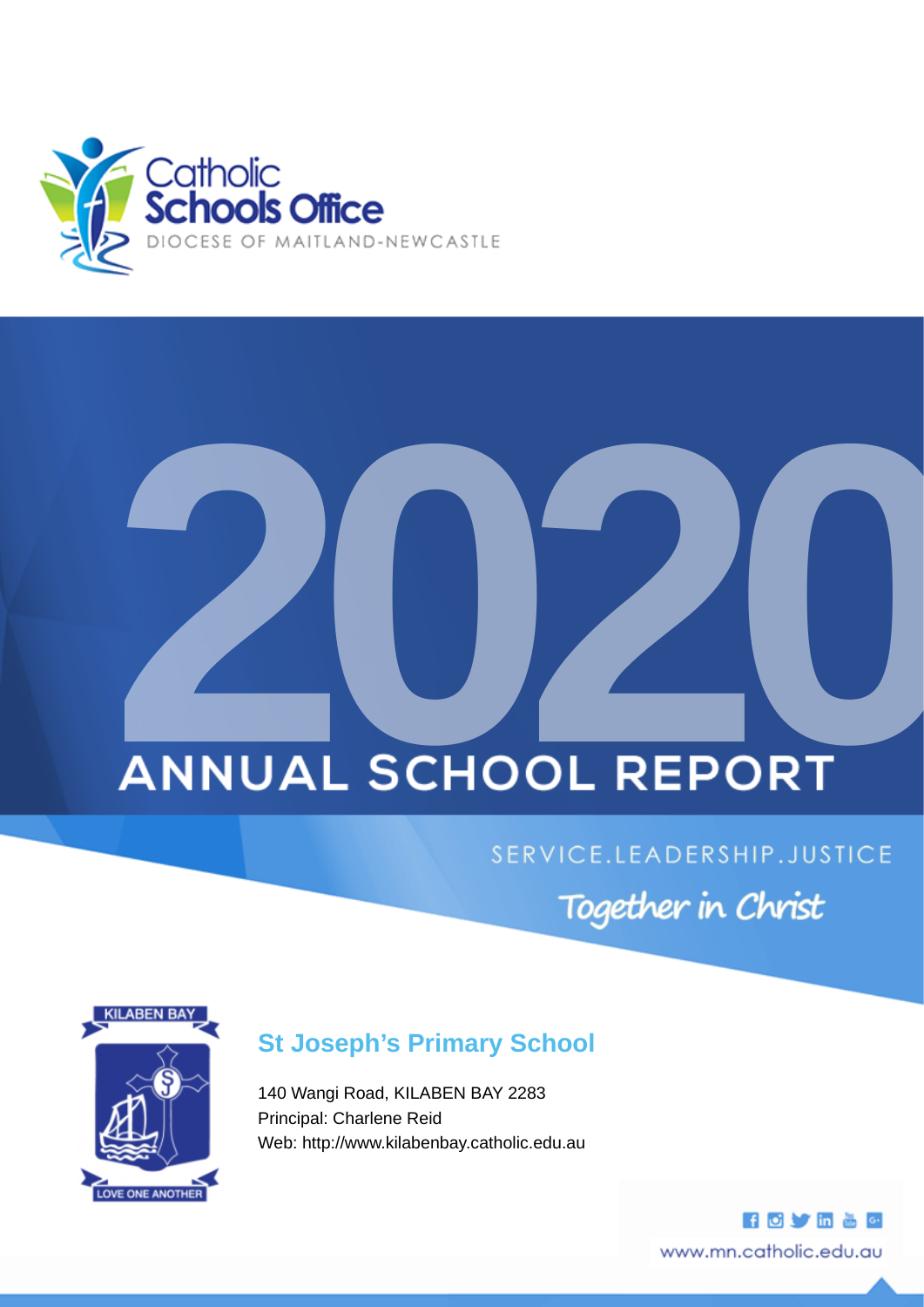## **About this report**

St Joseph's Primary School (the 'School') is registered by the NSW Education Standards Authority (NESA) and managed by the Catholic Schools Office (CSO), Maitland-Newcastle. The CSO as the 'approved authority' for the diocesan registration system formed under Section 39 of the NSW Education Act (1990), is responsible for monitoring the compliance of member schools in the manner that has been approved by the Minister of Education. The Annual School Report (the 'Report'), provides parents and the wider community with fair, accurate and objective information about various aspects of school performance and development. Additionally, the Report complements and is supplementary to other forms of regular communication to the School community regarding initiatives, activities and programs which support the learning and wellbeing of its students.

Detailed information about the School's improvement journey is documented in the School Improvement Plan (SIP) which is developed, implemented and evaluated in consultation with key stakeholders. Further information about the contents of this Report may be obtained by contacting the School directly or by visiting the School's website. Information can be also be obtained from the My School website.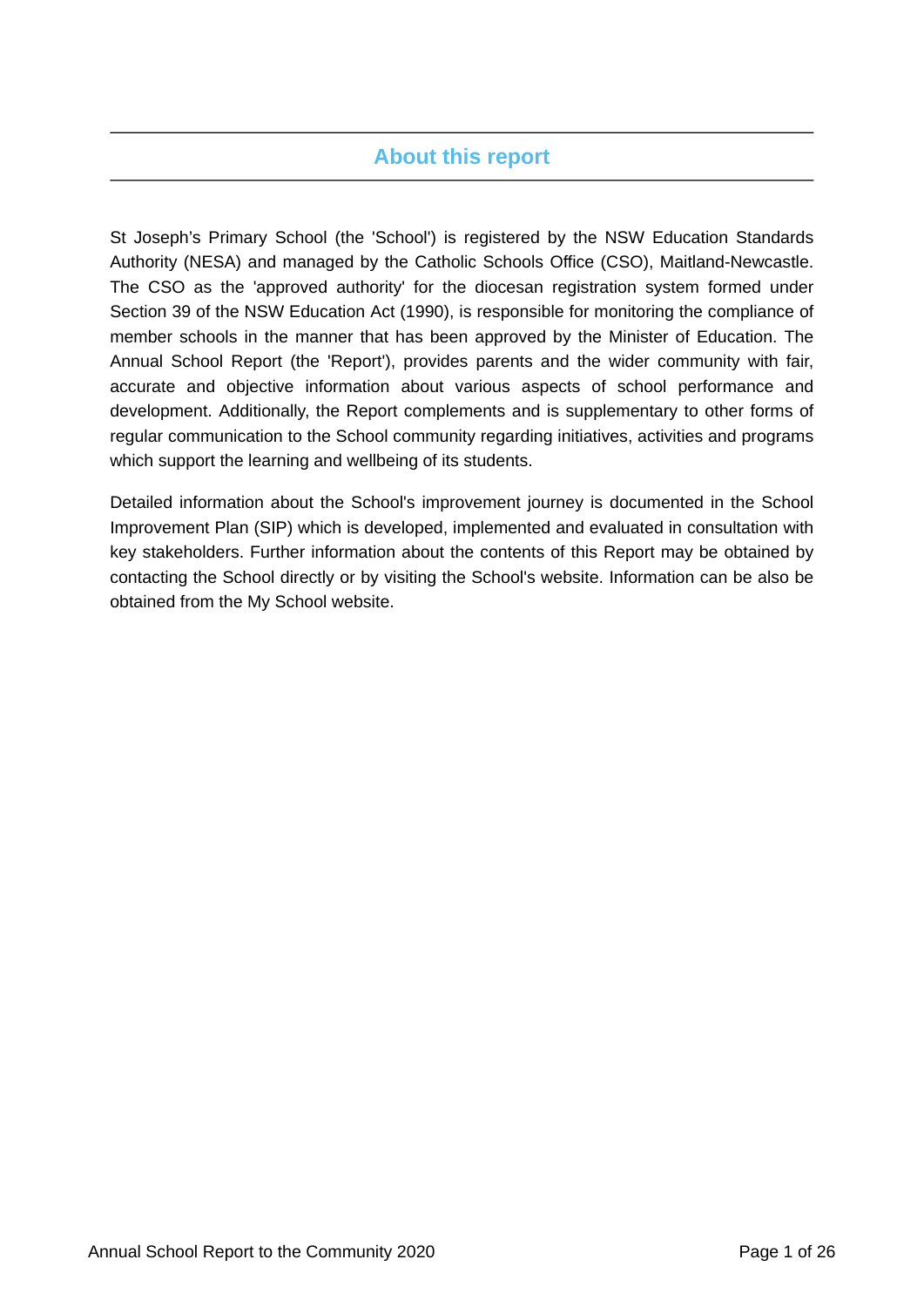## **Message from key groups in our community**

## **Principal's Message**

It is my pleasure to present the 2020 Annual School Report for St Joseph's Catholic Primary School, Kilaben Bay. The report presents an overview of the school's achievements, events and activities in the past year. During 2020 we experienced the COVID-19 pandemic and modified events were needed to entertain, to educate and to continue a strong connection between school and home.

Since 2019 there has been significant changes at St Joseph's including the appointment of a new Assistant Principal, Mr York and myself appointed as our new Principal. I come to St Joseph's with great enthusiasm and a future vision for the learning of the children, the development of staff and the relationships between families and Parish. I believe each child is sacred and unique deserving opportunities to excel academically, socially and spiritually. I feel strongly about building relationships and open communication among all stakeholders of our school community.

St Joseph's is a Catholic co-educational K-6 systemic school in the Diocese of Maitland-Newcastle. Our Catholic identity is interwoven throughout the curriculum and extra-curricular life of the school. Our school motto "Love One Another" reflects our vision and mission statements and our Positive Behaviour of Learning (PBL) focus across our whole school.

School life is centred on the school's Vision and Mission Statements and the school motto which is strongly reinforced in daily life at St Joseph's. Our school's core values are respect, responsibility, honesty and learning. These values are incorporated in our PBL and displayed throughout our school outlining our clear expectations each and every day. We value rich learning and deep thinking, not only in an academic sense, but in the growth and development of the whole child. We profess Gospel values for our students, parents, staff and all who make up our community. We have a strong commitment for social justice and reaching out to others.

We welcome Catholic enrolments and Non-Catholic enrolments K-6 each year. Our Learning support team work closely with our teaching staff and myself to individualise programs for our children, therefore the focus is on our school being ready for your enrolments rather than your child being ready for school! Our core business is to provide quality teaching and learning in a safe and supportive environment at St Joseph's.

I invite you to read through our Annual School Report 2020 to become familiar with our wonderful school and the unique characteristics we offer. This includes a natural play based learning area, a vast grassy field to play on, an area for passive play and learning. Our children are blessed with staff offering many opportunities in the area of Science and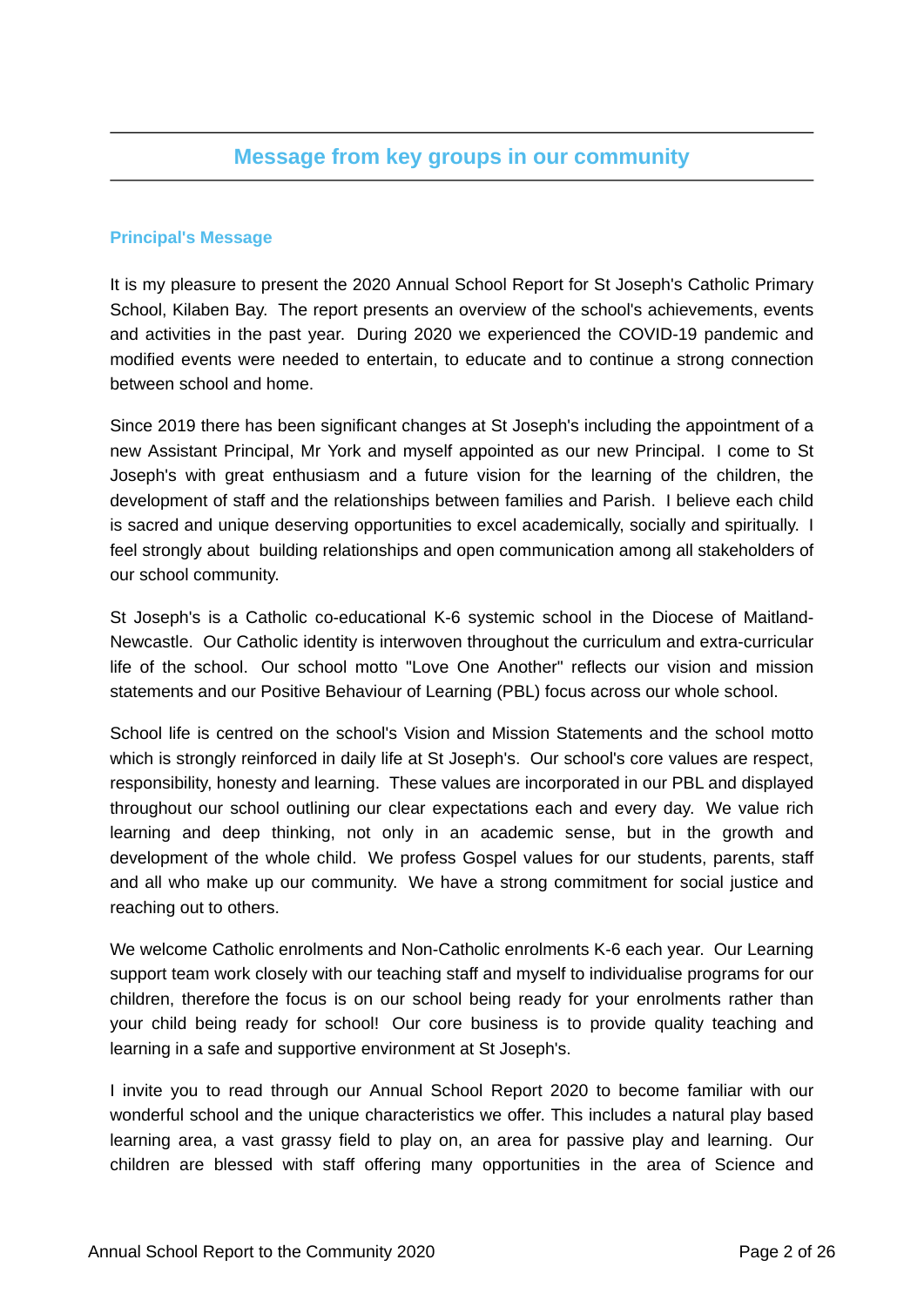Technology (STEM), Gifted Education, Successful Foundations in Kindergarten, robotics and the Arts.

## **Parent Body Message**

The Parents and Friends Association of St Joseph's Kilaben Bay is an active body that takes great pride in working with and continuing to build on a great relationship we already have between parents, friends, teachers and the parish community. Our aim is to work in partnership with all of these groups in delivering resources for the school community that will be of benefit to the children's learning.

Throughout 2020 we had a number of fundraisers and social events organised, however, the pandemic put a sudden halt to these events. We did manage to provide our school community with a school disco early in the year before COVID restrictions were enforced.

The Parents and Friends Association communicate with the school community via monthly meetings and we are always encouraging all members of the school community to come along and have input into what they are wanting from the association and to make suggestions on different fundraising opportunities that will allow our school community to continue to come together. Our monthly meetings were held via zoom throughout the pandemic providing a form of communication and connection with our school, the parish and parent community.

We also have updates in the school newsletter, the school notice board and Compass ap.

## **Student Body Message**

At the start of the year we were able to help out with peer support giving us the opportunity to shine as leaders of a great school.

During COVID home learning we had flexible learning opportunities. We could work where we wanted and now we are looking at continuing that next year in stage 3 when we have our open classroom spaces with flexible furniture and interactive televisions.

We gained experience in zoom calls and MS TEAMS with peers and we had the opportunity to use more technology than we ever did before and for a purpose.

Some children in year 5 were given more leadership roles due to many leaders learning from home.

During COVID not many children were onsite so we had more ownership in our learning activities.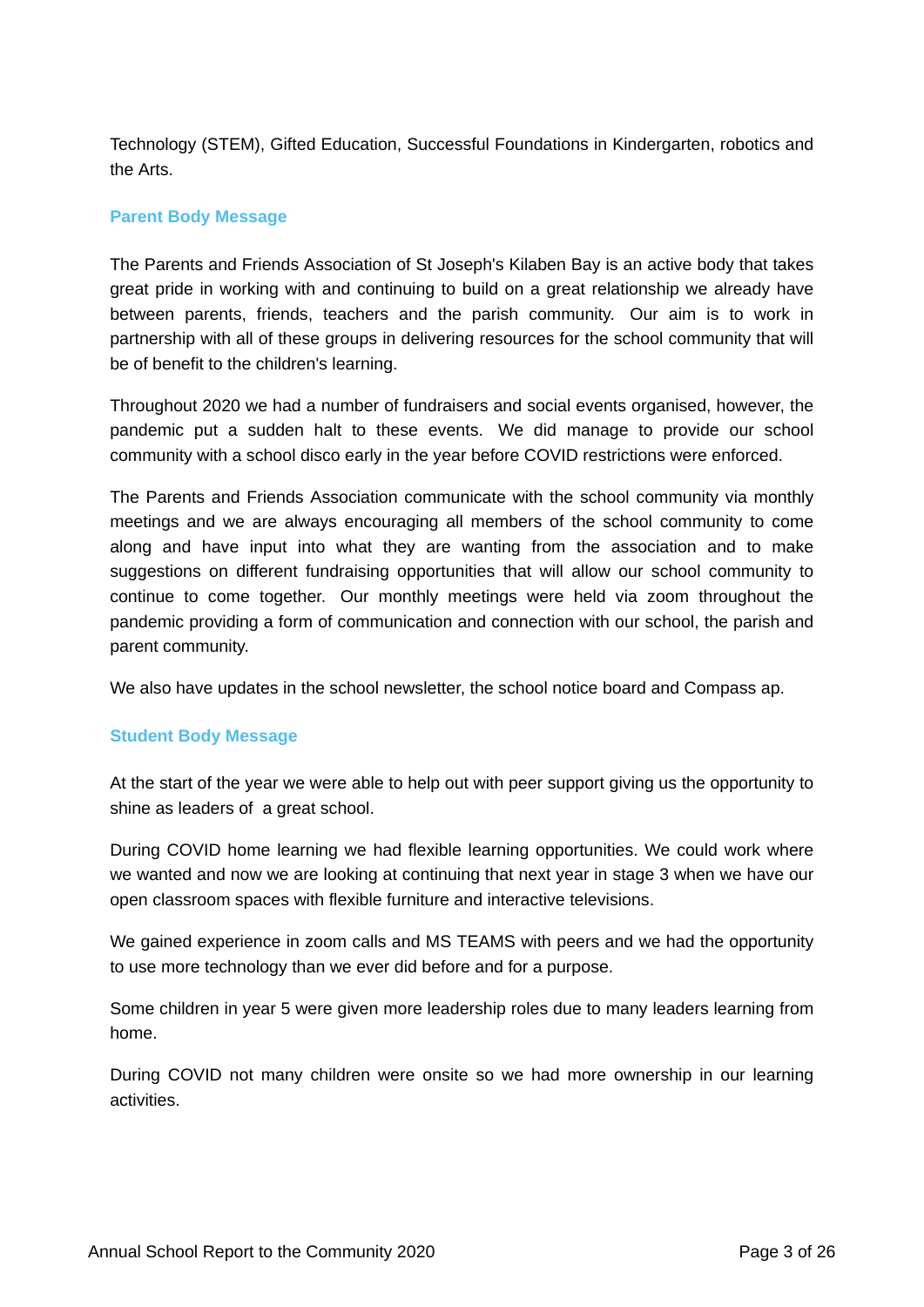Unfortunately we had no assemblies therefore we used microphone notices instead of face to face. Our school was very good at improvising and came up with creative ways to deliver learning experiences and kept the children at home still connected to our school.

Our school put in place precautions so not to get sick.

Our athletics carnival was part of a home learning activity using makeshift home resources e.g. Wheelie bin races, thong throwing competitions and many more activities. We had to measure our achievements, record them and send them back to school. Our teachers sent home learning activities home so we continued our learning and checked in with us over zoom.

We were introduced to our buddies over zoom and still made connections with them and their families.

At Christmas time, even though our whole school was all back, we still continued to use the technology to produce the Christmas song and dance Aussie 12 days of Christmas. Each class had a different verse, I really liked the teachers' one!

I would recommend the school - the teachers have a fun way of helping us with our learning. Our school has it's own personality and we are connected with the environment and can do different things here that you can't do in other schools.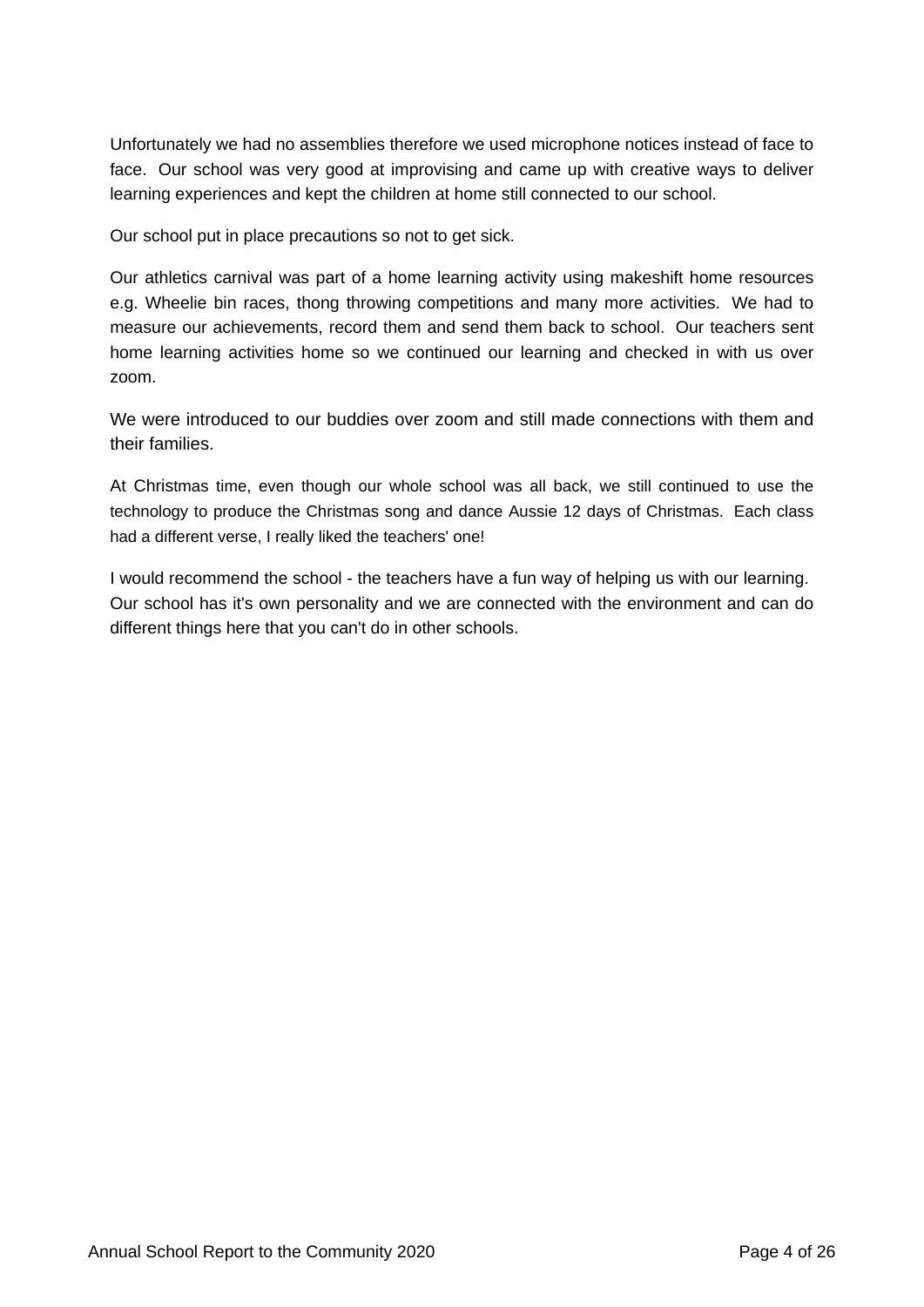# **School Features**

St Joseph's Primary School, Kilaben Bay is a K-6 co-educational school in the Toronto district and surrounding suburbs. In 1984, the church and adjacent primary school were relocated from Toronto to our new site at Kilaben Bay.

Our school is clearly identified as a Catholic School in the local community and also welcome and cater for non-catholic families. Our Catholic identity is reflected in all areas of curricula and every aspect of school life. The sense of community present at St Joseph's is evident by the caring and supportive attitude of staff members and a willingness to promote the school motto "Love One Another" in everyday school life.

Many visible signs in the school also identify St Joseph's values and quality Catholic education centred on the school's Vision and Mission Statement. Children educated at our school will grow in understanding and appreciating the core values of respect, responsibility, honesty and learning. Our Positive Behaviour for Learning is represented by our acronym "SJKB" - Strive High, Making Jesus Real, Keep our environment clean and Be an Excellent Learner at St Joseph's Kilaben Bay!

A beautifully painted school cross with indigenous themes is displayed along with two foundational Catholic banners of the Josephite and Mercy orders. Wandana indigenous group worked with our school community and has produced a painting encompassing every child's painted dot representing our unity at St Joseph's. We hang this proudly in our hall.

Our inclusive Parents and Friends committee play a pivotal role in our school organising community events and fundraising activities to promote the sense of community and the learning resources for our children.

Our P&F committee and others gather together once a month to discuss a set agenda always focusing on school improvements and the resources needed for children's learning.

Children have many opportunities to be a member of the band, the guitar group, our regional and diocesan spelling and maths bees, SMASH skills, gymnastics, dance, Year 5 camp and Year 6 Canberra excursion. Children also have the opportunities to share their skills and talents in representative sport e.g. cross country, athletics, swimming, Diocesan Summer and Winter sport trials.

We are involved in ICAS assessments, Newcastle Permanent Maths competition, maths olympiad, chess competitions, music esteddfods, Tournament of Minds, Science days and enrichment programs.

Our successful submission for our boys and girls toilet refurbishment took place in 2020 and was completed. Further successful submissions also took place for our new administration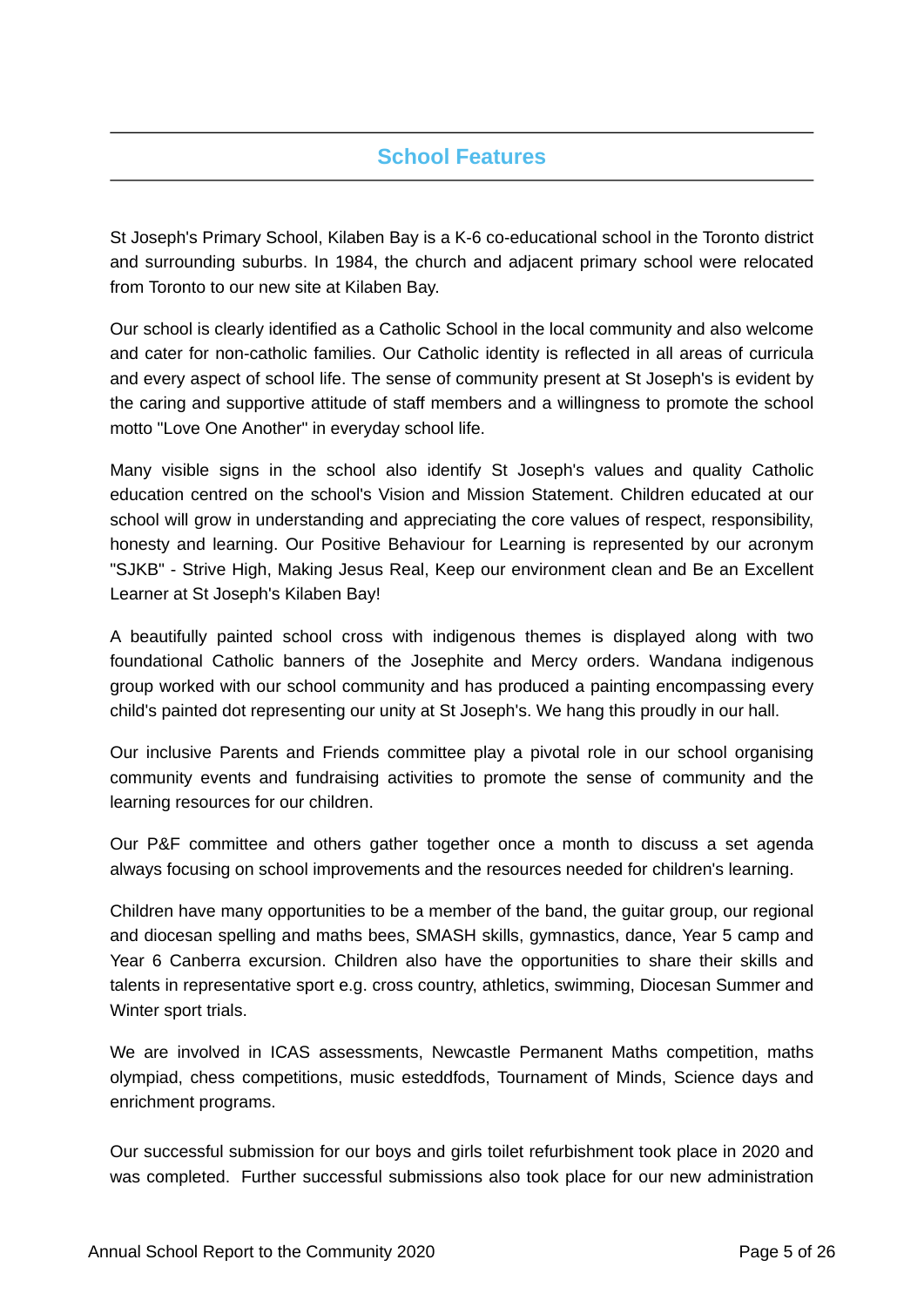block, learning and collaboration spaces in various classrooms. A new outdoor area will be completed and new playground facilities are planned for 2021.

We celebrate many special days here at St Joseph's including St Joseph's Feast Day, Mother's Day, Father's Day, Book Week, Catholic Schools Week, Grandparents day, Easter celebrations and Christmas. The children will take part in our end of year awards ceremony.

Bi-annually we perform at our local high School, St Paul's Catholic College for our drama night. We celebrate Harmony Day and 100 days of Kindergarten. We welcome our community at our Welcome BBQ and invite our community to celebrate our many feast days with our Toronto Parish.

This year we are blessed with many small classes Kindergarten to Year 6 taught by experienced and enthusiastic teachers and learning support assistants. Our feeder high school is St Paul's Catholic College, Booragul.

Our experienced and very creative staff worked collaboratively so all students had access to the curriculum during home learning throughout the COVID-19 pandemic this year. We catered for the well-being of our families throughout the isolation and the unknown situations. This was a very challenging time for all involved and we stayed positive, exercised caution and displayed resilience throughout. We were very excited to see all children return to school K-6 at the commencement of June.

St Nicholas OOSH before and after school care plus vacation care are available working onsite in our school hall from 6.30 am to 6.30 pm for any families needing to use this service.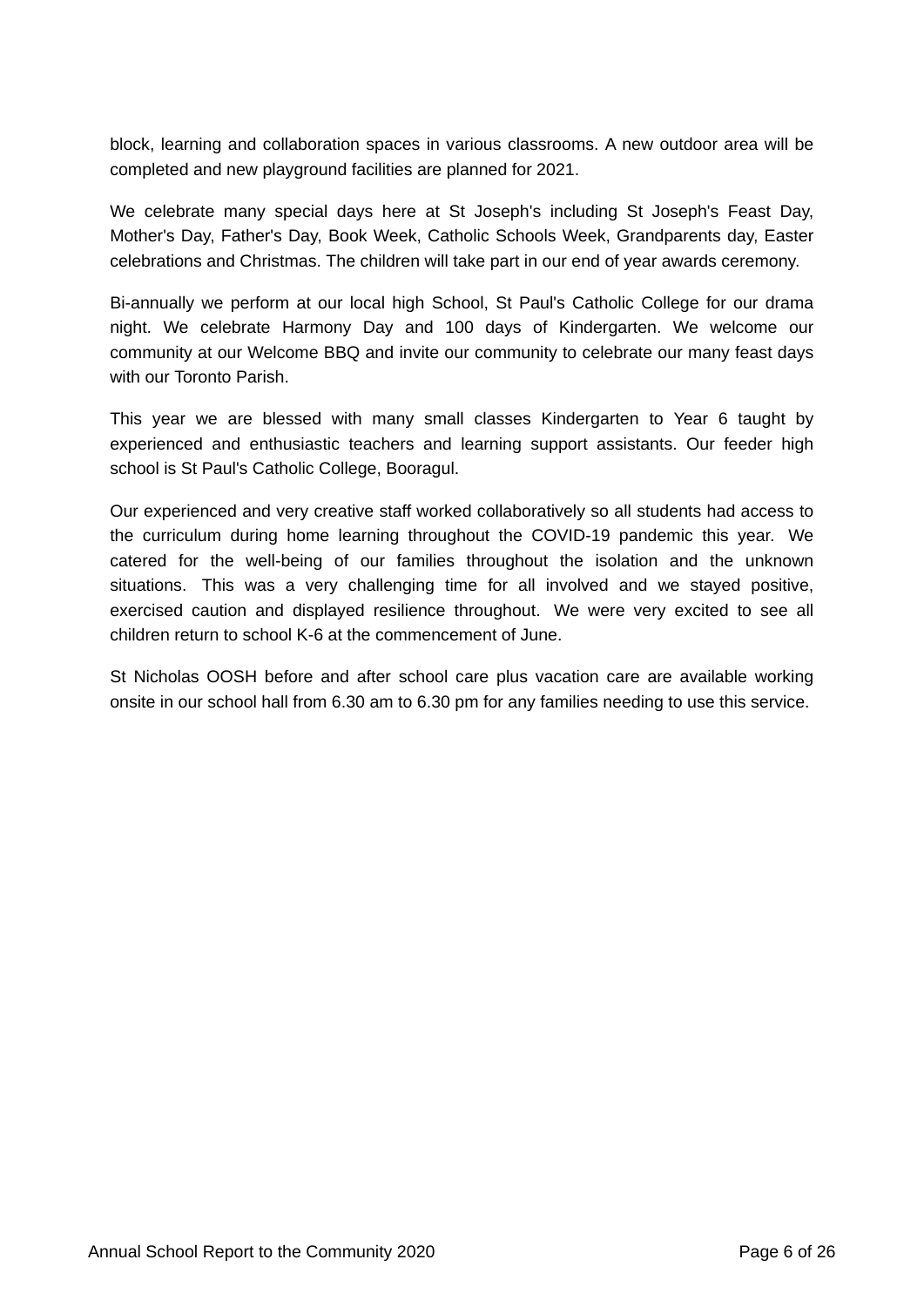# **Student Profile**

## **Student Enrolment**

The School caters for students in Years  $K - 6$ . Students attending this School come from a variety of backgrounds and nationalities. The following information describes the student profile for 2020: Additional information can be found on My School website.

| Girls | <b>Boys</b> | LBOTE*            | <b>Total Students</b> |
|-------|-------------|-------------------|-----------------------|
| 101   | 105         | $\mathbf{\Omega}$ | 206                   |

\* Language Background Other than English

## **Enrolment Policy**

The [Enrolment Policy](https://www.mn.catholic.edu.au/media/48207/enrolment-policy-2018.pdf) applies to all school enrolments within the Maitland-Newcastle Diocese. School authorities manage local enrolment processes and procedures in a manner consistent with the rationale and guiding principles articulated in this Enrolment Policy and accompanying procedures. It aims to:

- Set direction for school procedures and practices for enrolling students into Catholic primary and secondary schools within the Diocese of Maitland-Newcastle.
- Establish a common, consistent approach in enrolment practices.
- Assist the system of Catholic schools to:
	- provide schooling, where possible, for children of Catholic families who seek enrolment
	- cater for the individual needs of each child equitably within the constraints of the available teaching and material resources
	- encourage parents enrolling their children in Catholic schools to give support to parish and school life, especially in education in faith.

## **Student Attendance Rates**

The average student attendance rate for 2020 was 92.42%. Attendance rates disaggregated by Year group are shown in the following table.

| Attendance rates by Year group                                     |       |  |                           |  |  |       |
|--------------------------------------------------------------------|-------|--|---------------------------|--|--|-------|
| Kindergarten   Year 1   Year 2   Year 3   Year 4   Year 5   Year 6 |       |  |                           |  |  |       |
| 92.49                                                              | 93.51 |  | $92.85$ 92.24 92.25 90.00 |  |  | 93.60 |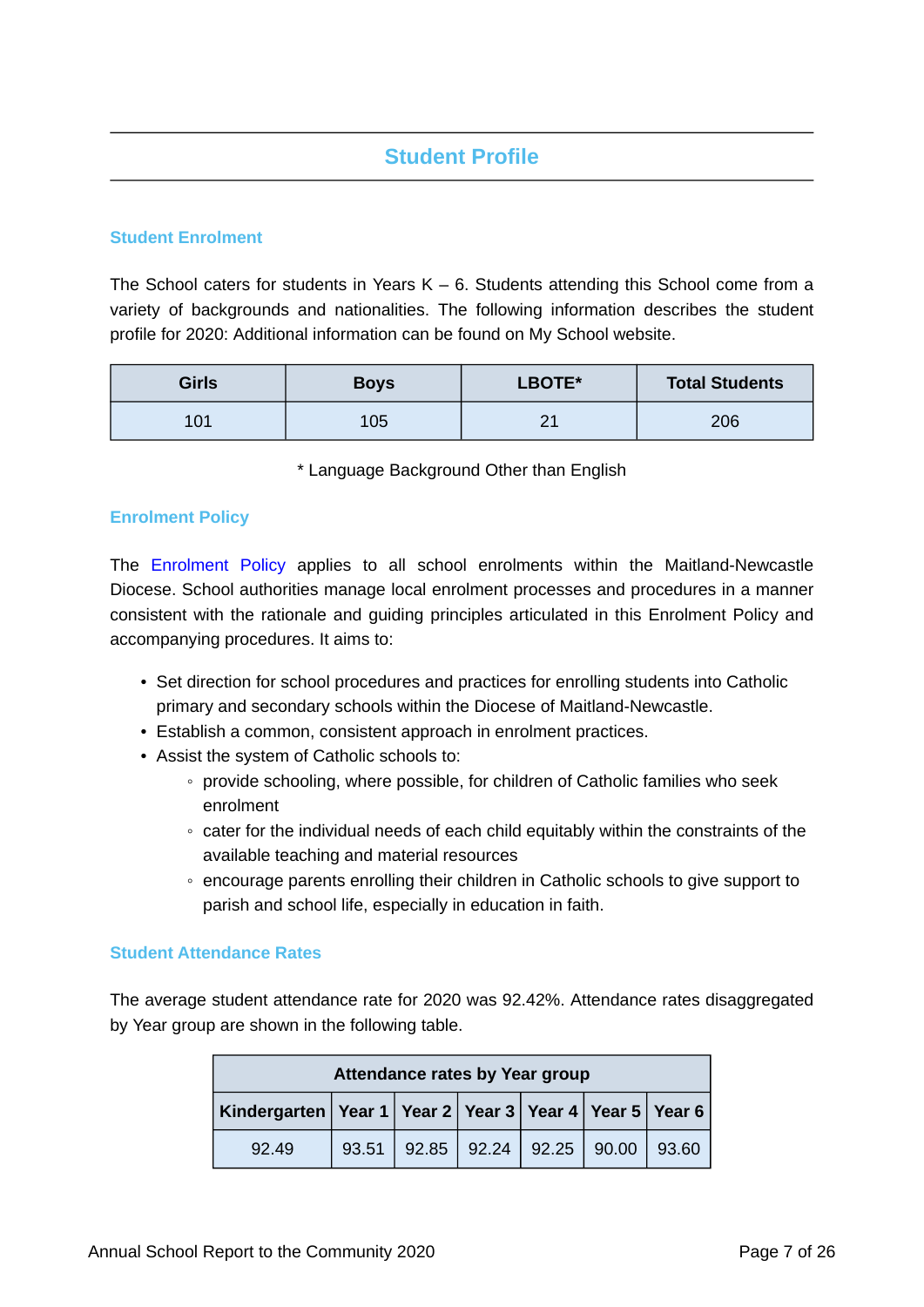## **Managing Student Non-Attendance**

Regular attendance at school is essential if students are to maximise their potential. The School, in partnership with parents, is responsible for promoting the regular attendance of students. While parents are legally responsible for the regular attendance of their children, School staff, as part of their duty of care, monitor part or whole day absences.

School staff, under the Principal's leadership, support the regular attendance of students by:

- providing a caring teaching and learning environment which fosters students' sense of wellbeing and belonging to the School community
- maintaining accurate records of student attendance
- recognising and rewarding excellent and improved student attendance
- implementing programs and practices to address attendance issues when they arise.

The Principal is responsible for supporting the regular attendance of students by ensuring that:

- parents and students are regularly informed of attendance requirements and the consequences of unsatisfactory attendance
- all cases of unsatisfactory attendance and part or full day absences from school are investigated promptly and that appropriate intervention strategies are implemented
- documented plans are developed to address the needs of students whose attendance is identified as being of concern
- the Regional Directors of Catholic Schools Office (CSO) or designated CSO officer is provided with regular information about students for whom chronic non-attendance is an issue and for whom the School's strategies have failed to restore regular attendance.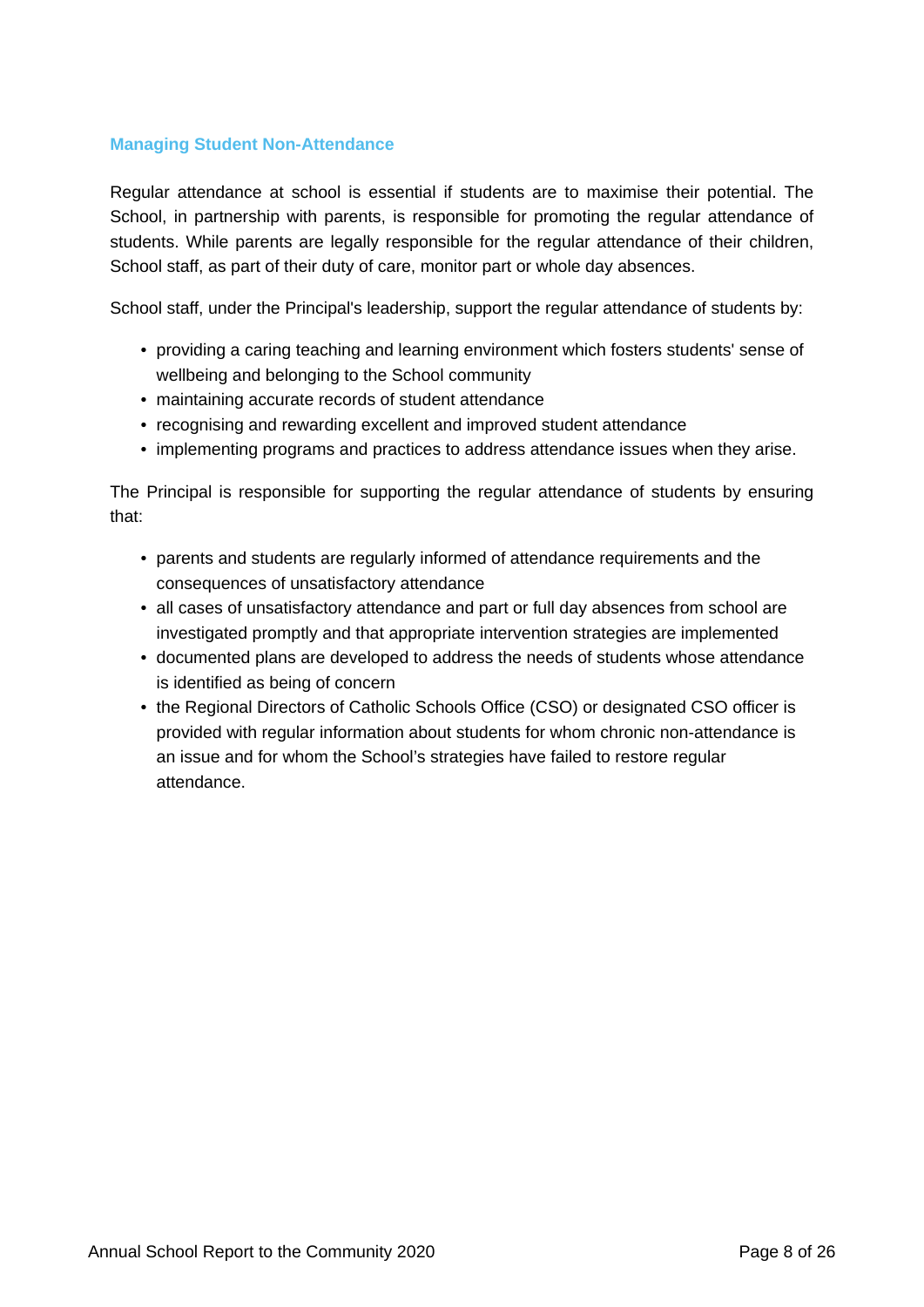# **Staffing Profile**

## **Staffing Profile**

The following information describes the staffing profile for 2020:

| Total number of staff              | 33 |
|------------------------------------|----|
| Number of full time teaching staff | 13 |
| Number of part time teaching staff |    |
| Number of non-teaching staff       | 11 |

## **Total number of teaching staff by NESA category**

Teachers at this School are either accredited as conditional, provisional or proficient as defined by the NSW Teacher Accreditation Act 2004. Accreditation at the levels of Highly Accomplished and Lead teacher are voluntary. The number of teachers within the Diocesan Schools System (systemic schools) at these levels is as follows:

- Conditional 260 teachers
- Provisional 136 teachers
- Proficient 2060 teachers

Additionally, there are approximately 3 teachers who are currently actively engaged in the submission process at the higher levels of accreditation. Teacher status at individual schools can be sourced directly from the School.

## **Professional Learning**

The ongoing professional development of each staff member is highly valued. Professional learning can take many forms including whole school staff days, subject specific in services, meetings and conferences and a range of professional learning programs provided by the Catholic Schools Office (CSO). The School takes responsibility for planning, implementing, evaluating and tracking of its staff professional learning and individual staff members take responsibility for their ongoing professional development. All teachers have been involved in professional learning opportunities during the year related to improving student outcomes.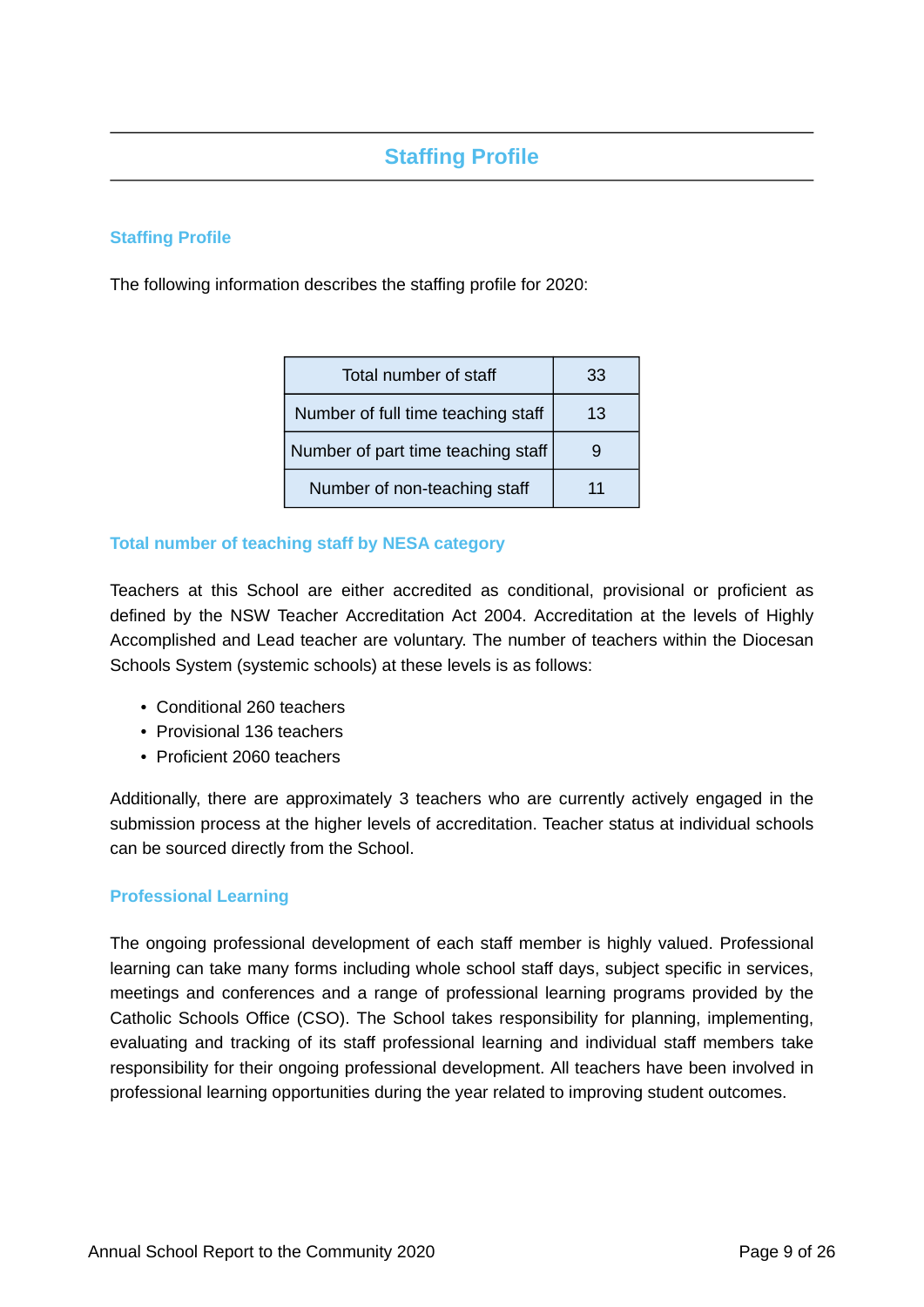## **Summary of professional learning at this school**

Our staff development days continue to be focused on our school improvement plan. Our focus this year includes:

Embedding rich mathematics tasks into children's learning

Cultures of Thinking K-6

Gifted Education

Staff spirituality day

Pedagogical Mentors

We build the capacity of each of our teachers through staff development days/professional learning. Our staff are working in collaborative teams within their professional learning teams. The focus is on the children's learning and social emotional development. Throughout this year our face to face component was restricted due to the pandemic, therefore we proceeded with our learnings through zoom and TEAMS meetings.

Our involvement in our staff spirituality day was well received by all involved especially after the pandemic. This day gave each and every participant time to reflect upon and appreciate nature during our Walking Contemplation of Laudata Si on the Central Coast.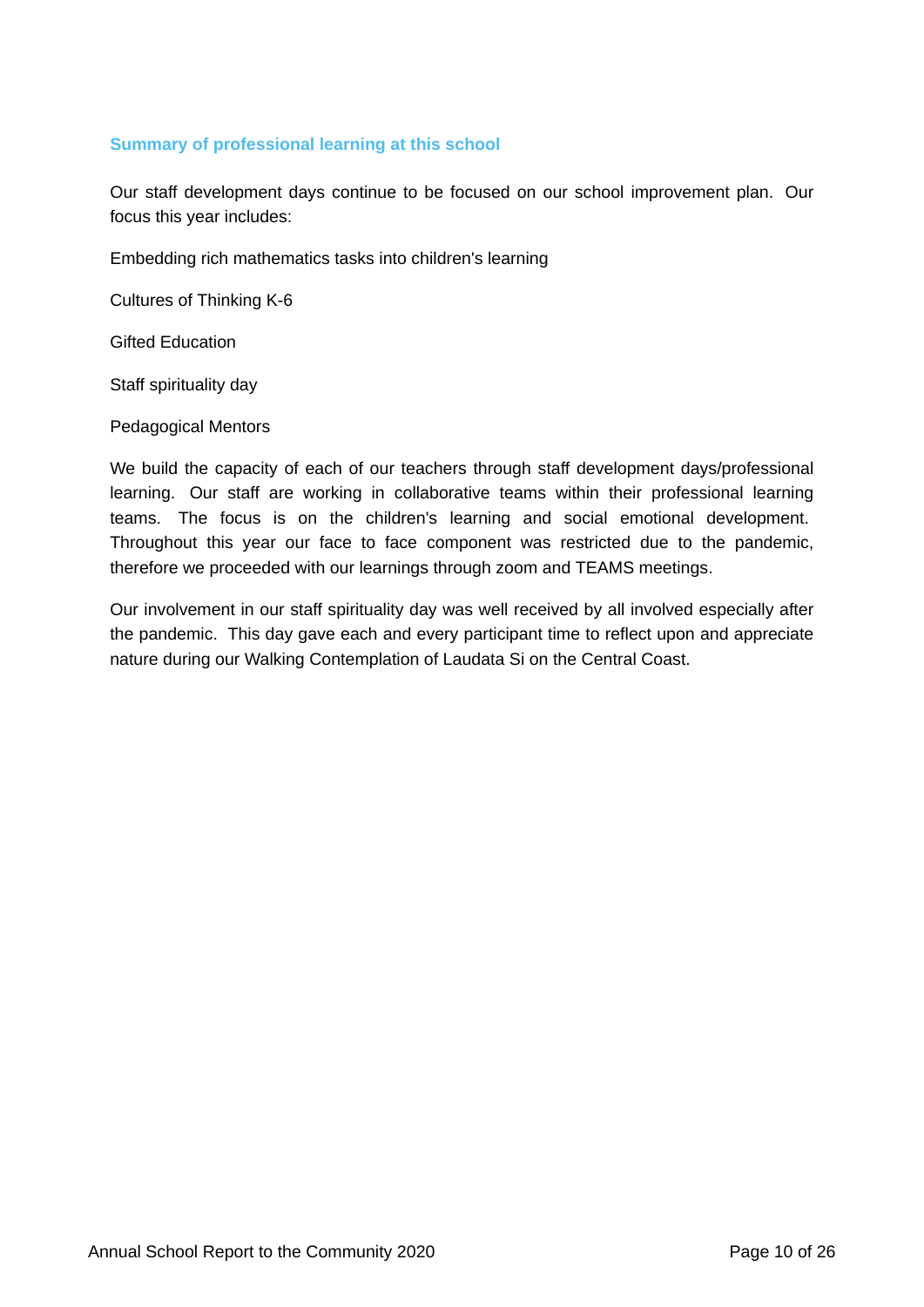# **Catholic Identity and Mission**

Catholic Schools in the Diocese of Maitland-Newcastle participate, under the leadership of the Bishop and in partnership with parents and parishes, in the mission of the Church to provide quality education in the context of a living Catholic Christian tradition. Within this context, Catholic schools in the Diocese of Maitland-Newcastle aspire to be:

"Communities of living faith where the heart of all we do is Jesus Christ."

(Adapted from: The Catholic School's Office Diocesan Vision Statement, 2016)

As such, they are to:

Be truly Catholic in their identity and life; Be centres of the 'new evangelisation'; Enable students to achieve high levels of 'Catholic religious literacy'; and Be led and staffed by people who will contribute to these goals. (Catholic Schools at a Crossroads, 2007)

St Joseph's Catholic identity is well known and is foundational to who we are in our community. It is woven into the fabric of school life here at St Joseph's. Our Catholic identity is reflected in all areas of curricula and every aspect of school life. The sense of Christian community present at St Joseph's is evident by the caring and supportive attitude of staff members and a willingness to promote the school motto of "Love One Another' in everyday school life. Many visible signs in the school also identify St Joseph's as a Catholic School including the school entrance foyer, the hall and playground signage.

The partnership between the parish and school supports student faith formation in the Catholic tradition. The school communicates with the parish through parish bulletins, school newsletters, formal meetings between REC, Principal and School and Parish Leadership Team. The Principal, Assistant Principal and REC are members of Parish Teams. During 2020 many of our usual liturgies and masses were cancelled due to COVID -19. We still maintained a focus on Prayer, observing important days with modified outside liturgies and prayer services.

Staff attended a Formation Day in Term 3. The theme for this day was "A Walking Contemplation of Laudato Si" (Care for our Common Home). There was much positive feedback from staff about the relevance and enjoyable participation they obtained from this day

Prayer is a focus at all assemblies and in every classroom. The 'Make Jesus Real' philosophy has continued to be implemented in 2020 and has been embedded into our acronym SJKB. At our weekly assemblies, which we had in a modified COVID safe manner in 2020, an award based on our SJKB and MJR focus is given to students.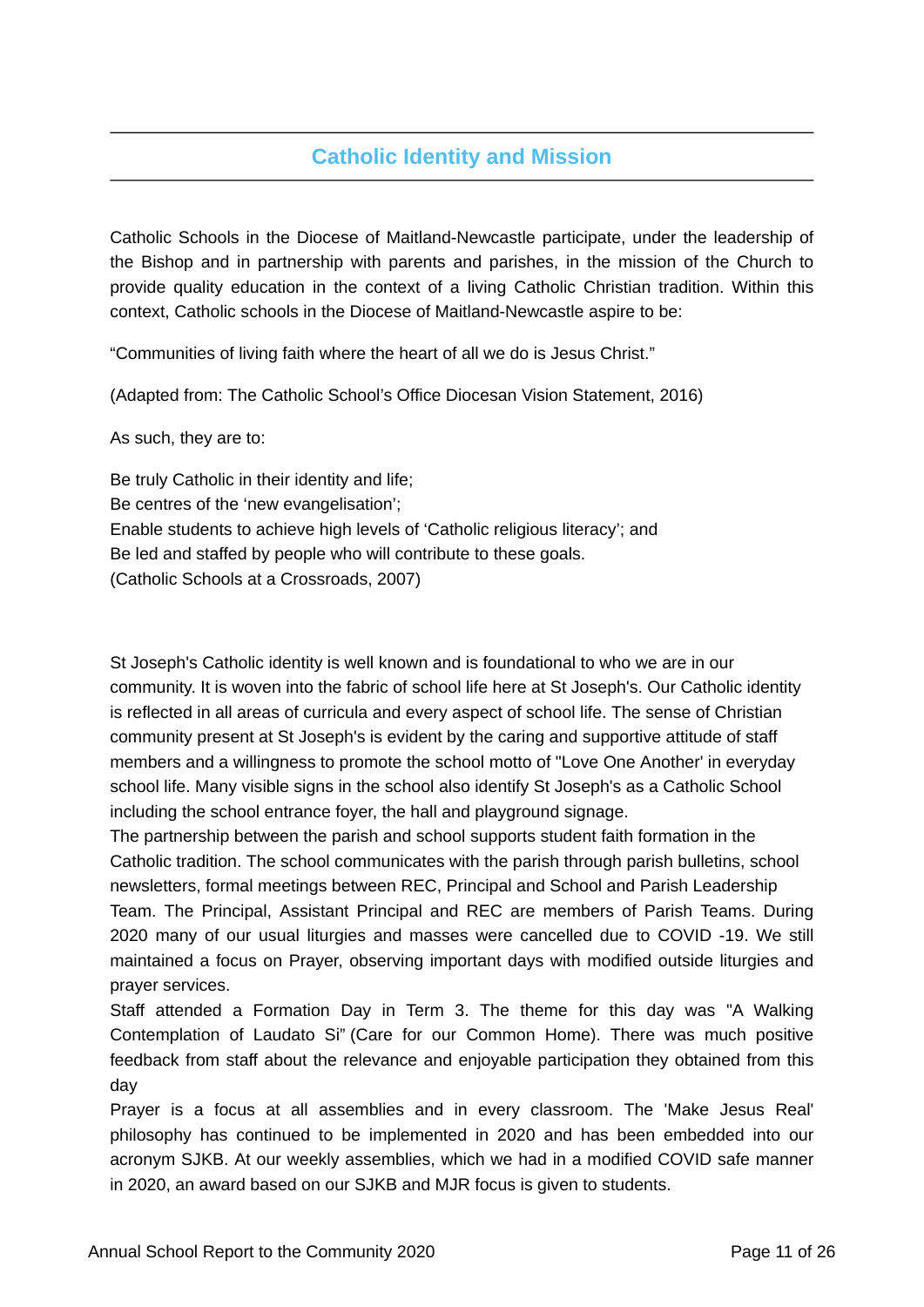Catholic Mission is a focus of our school's social justice initiatives. In this year of COVID-19 we were able to have modified Mission Fun Day activities over three days in September. The students participated in online interactive lessons about Catholic Mission's 2020 projects and Zoom meetings with the Diocesan Liaison Officer. Our Mini Vinnies Conference raised funds and assisted families in need and the wider community with a Winter Appeal Day and Christmas Giving Tree.

St Joseph's implements the Diocesan K-12 Religion Syllabus. Religion is timetabled for 150 minutes per week and units include curriculum differentiation and a variety of learning activities to encourage deep knowledge and thinking and creative responses. New resources have been purchased to support units of work this year and will continue to be purchased as required with the RE budget in 2021. The children enjoy sharing quality work in Religion and successes are celebrated.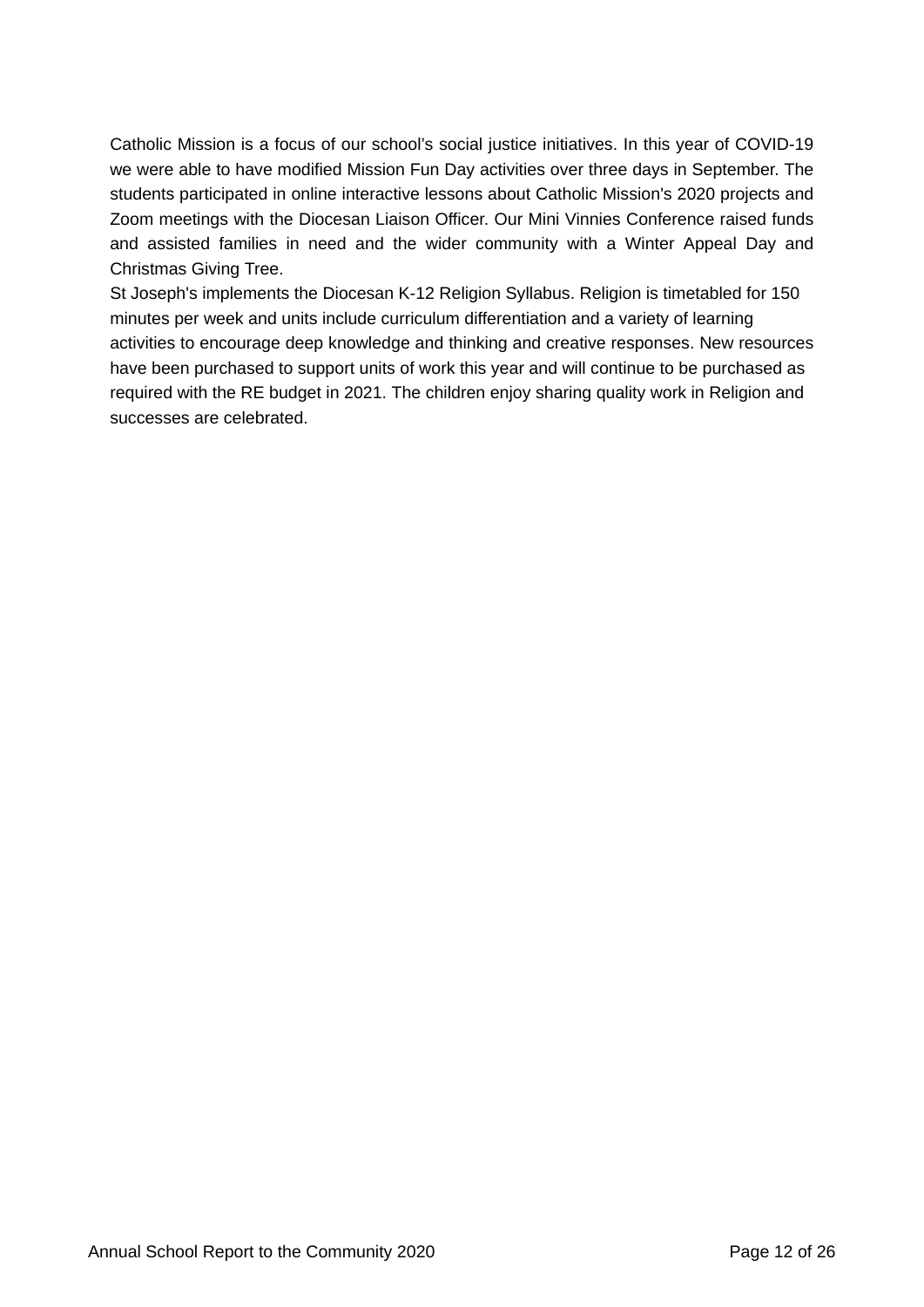# **Curriculum, Learning and Teaching**

The School provides an educational program based on, and taught in accordance with the NSW Education Standards Authority (NESA) syllabuses for Primary Education. The Key Learning Areas (KLAs) are English, Mathematics, Science and Technology, Human Society and its Environment, Creative Arts and Personal Development, Health and Physical Education. The Catholic Schools' Office Learning Framework is brings together structures that relate to quality learning and experiences in schools across the Diocese. The Learning Framework provides a context for the development of learning and its key components, informed by research, are built around five essential elements: Continual focus on Leading Learning Cultures built on Collaborative Learning Rich and purposeful Personalised Learning Creating the conditions for Supportive Learning Building capacity through Professional Learning

St Joseph's Kilaben Bay is always evolving as a community where learning is valued and expected by all stakeholders. As such, the school's curriculum is directed by NESA expectations and class timetables reflect the allocated times for each Key Learning Area.

To fulfil NESA expectations, all classes engage in the teaching of English, Mathematics, Science and Technology, Human Society and Its Environment, Creative and Practical Arts and Personal Development, Health and Physical Education. Alongside these learning areas, each class also delivers Religious Education Programs as part of the students' Catholic faith development.

The school has implemented a number of key strategies designed to enhance student learning. A focus on developing deeper thinking by students has led to the implementation of a variety of strategies aimed at developing a Culture of Thinking across the school. The introduction of Number Talks into the Numeracy warm up session encourages students to develop a variety of thinking strategies to solve Mathematical problems.

A focus on Mathematics is being sustained with teachers undertaking a "clustering" approach to Mathematics programming. However, there is also a school-wide focus on Writing, specifically in the area of Vocabulary. This was identified as a need by the Leadership Team following analysis of the most current NAPLAN data. One strategy being implemented across the school is the implementation of a VCOP approach to self-editing.

Our Pedagogical Mentors have continued to lead staff in both these Learning Areas.

The school Learning Support Program is designed to target those students with particular learning and behavioural needs. Vulnerable students are identified and are assisted mostly in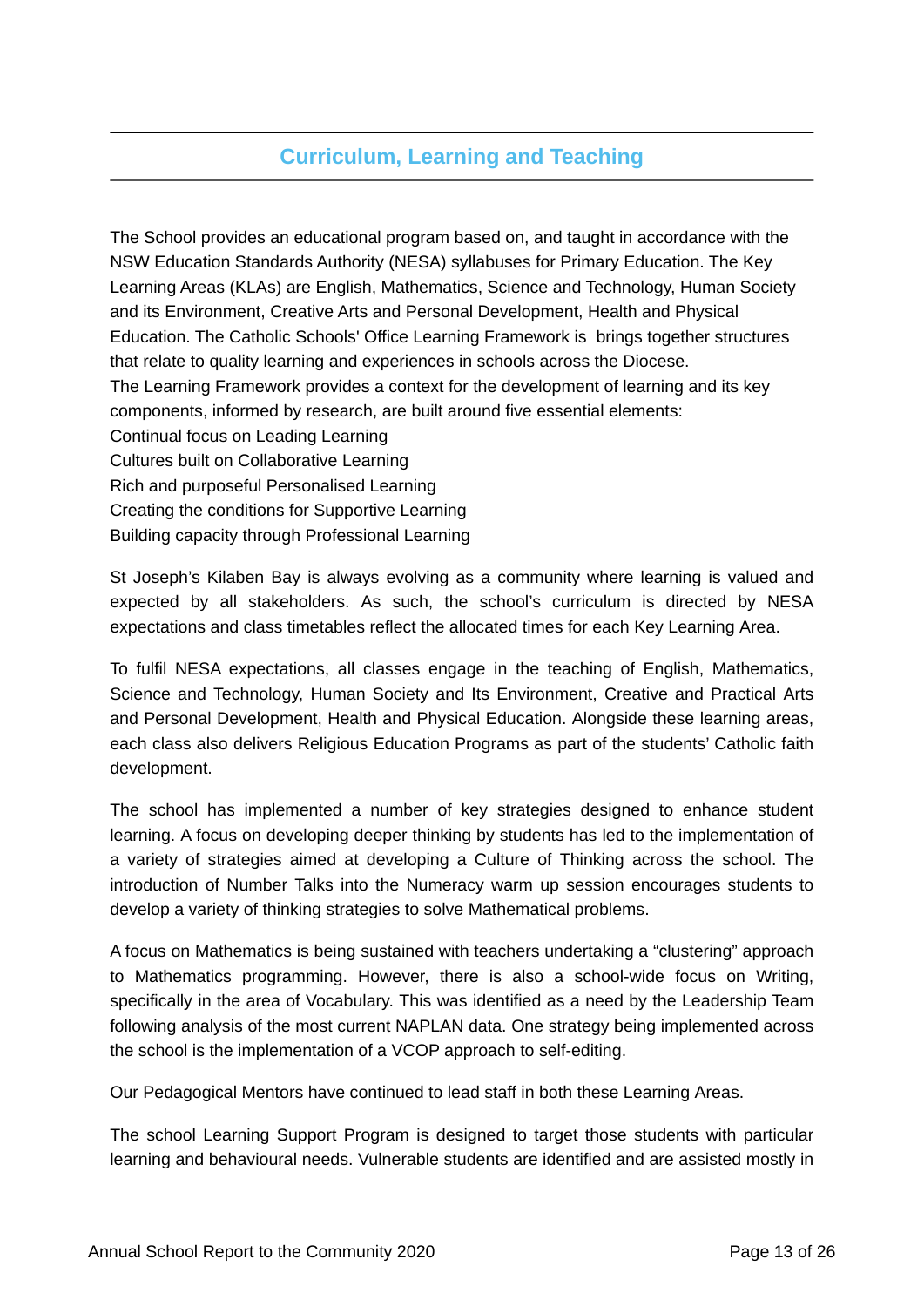class by Learning Support Assistants and class teachers. There are a number of students on the NCCD and they are supported according to their individual needs.

There are a number of Intervention Programs across the school, including a Phonemic Awareness Program, Fine Motor Skills Program, Minilit and Macqlit, Rapid Reader, Art Therapy Program and Social Skills Program to name a few. Lunch Club is provided most days as well as a variety of behaviour programs.

Kindergarten have implemented Successful Foundations in their classrooms.

Stage 3 students are operating in a BYOD environment and are working most of the time as a stage.

The school employs an Aboriginal Educator 1.5 days per week.

Diagnostic testing occurs regularly including YARC, Acadience Reading and speech and language screeners. All students complete the PAT Comprehension and Numeracy Assessments and Years 3 and 5 participate in NAPLAN each year.

St Joseph's is a GEL school and implements programs to support the gifted students in our school. The appointment of a GEM (Gifted Education Mentor) has enabled the needs of those students requiring extra challenges in their learning to be addressed using platforms such as Virtual Academy to challenge the gifted students.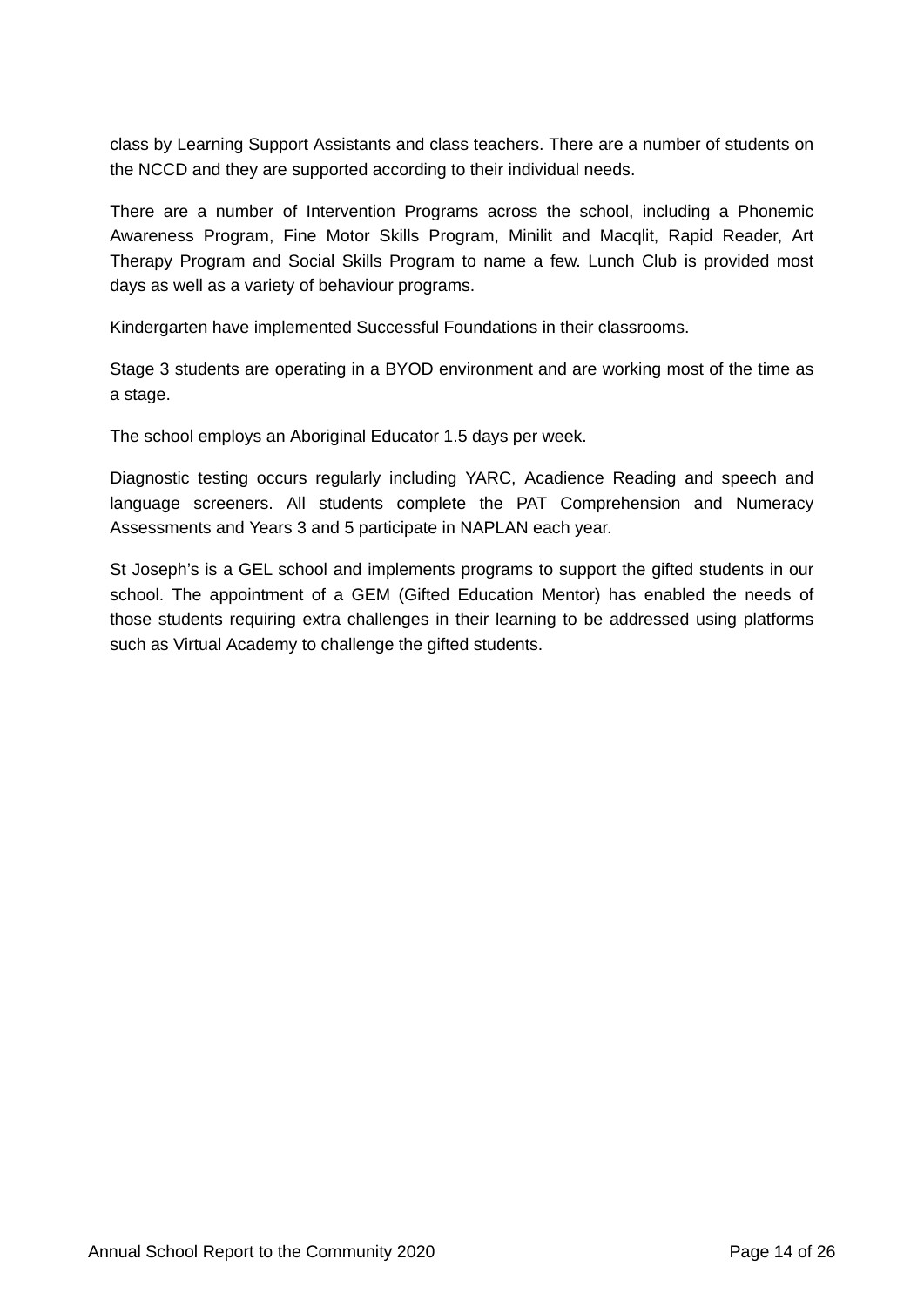## **Student Performance in Tests and Examinations**

The National Assessment Program Literacy and Numeracy (NAPLAN) is an annual assessment for students in Years 3, 5, 7 and 9. NAPLAN assessment results provide valuable information about student achievements in literacy and numeracy. An analysis of these results assists the School's planning and is used to support teaching and learning programs.

Due to the impact of Covid-19 this year, the Education Ministers agreed that NAPLAN would not proceed in 2020. This decision was taken to assist school leaders, teachers and support staff to focus on the wellbeing of students and continuity of education, including potential online and remote learning.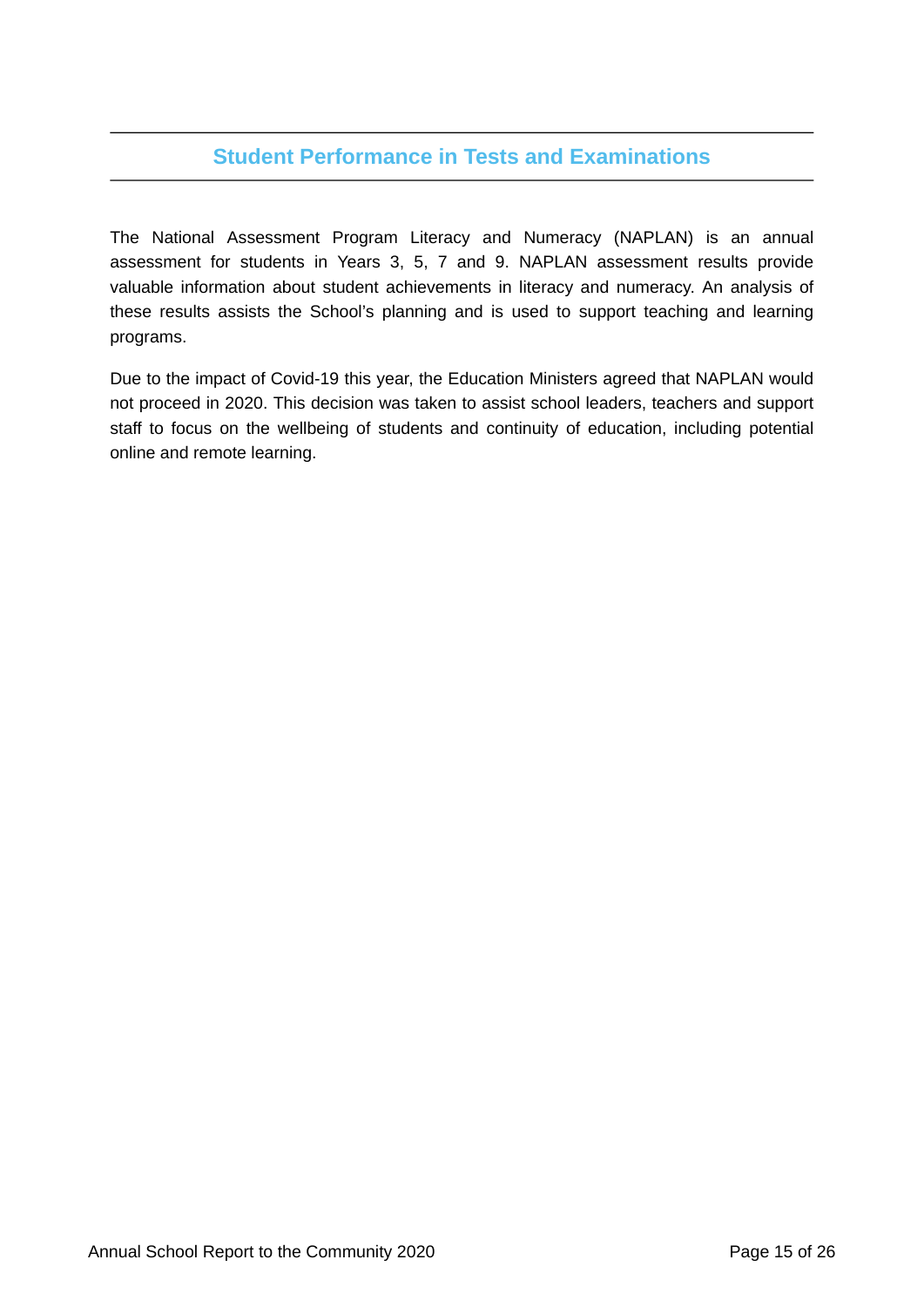# **Pastoral Care and Student Wellbeing**

## **Pastoral Care Policy**

The School's pastoral care and student wellbeing policies guidelines and procedures are informed by the Student Well being and Pastoral Care Policy.

The Wellbeing and Pastoral Care Policy 2017, aims to provide a framework for the policies, programs, resources and practices implemented at system and school level with the purpose of supporting and enhancing the wellbeing of students, and all within its school community. It refers to the overall climate of care that exists within a Catholic school.

The environment is designed to be safe and inclusive, one that promotes academic rigour. A high priority is given to building and maintaining positive and caring relationships between staff, students and parents, and the wellbeing of all.

The Pastoral Care and Wellbeing Policy for Students can be found at www.mn.catholic.edu.au/about/policies

There were no changes to the policy in 2020.

## **Behaviour Management and Student Discipline Policy**

The School's policies and procedures for the management of student behaviour are aligned the CSO [Wellbeing and Pastoral Care Policy](https://www.mn.catholic.edu.au/media/47922/wellbeing-and-pastoral-care-students-policy-2017.pdf) and to the [Suspension, Exclusion and](https://www.mn.catholic.edu.au/media/49106/suspension-expulsion-and-exclusion-procedure-2019.pdf) [Expulsion Procedure.T](https://www.mn.catholic.edu.au/media/49106/suspension-expulsion-and-exclusion-procedure-2019.pdf)he dignity and responsibility of each person is promoted at all times along with positive student behaviours whilst ensuring respect for the rights of all students and staff. Corporal punishment is expressly prohibited in this School. The School does not sanction administration of corporal punishment by School persons and non-School persons, including parents, to enforce discipline in the School. Further information about this and other related policies may be obtained from the School's website.

## **Anti-Bullying Policy**

The Catholic Schools Office has established an [Anti-Bullying Policy](https://www.mn.catholic.edu.au/media/49151/anti-bullying-policy-for-students-policy-2019.pdf) which is implemented by our school and all schools in the diocese. It provides a framework for school communities to work together to prevent and address issues of student bullying, in order to build respectful relationships that respond effectively and sensitively to the needs of each person. The CSO monitors the implementation of this policy.

The full text of the Anti-Bullying Policy may be accessed on the School's website, the administration office or at the CSO website at this link.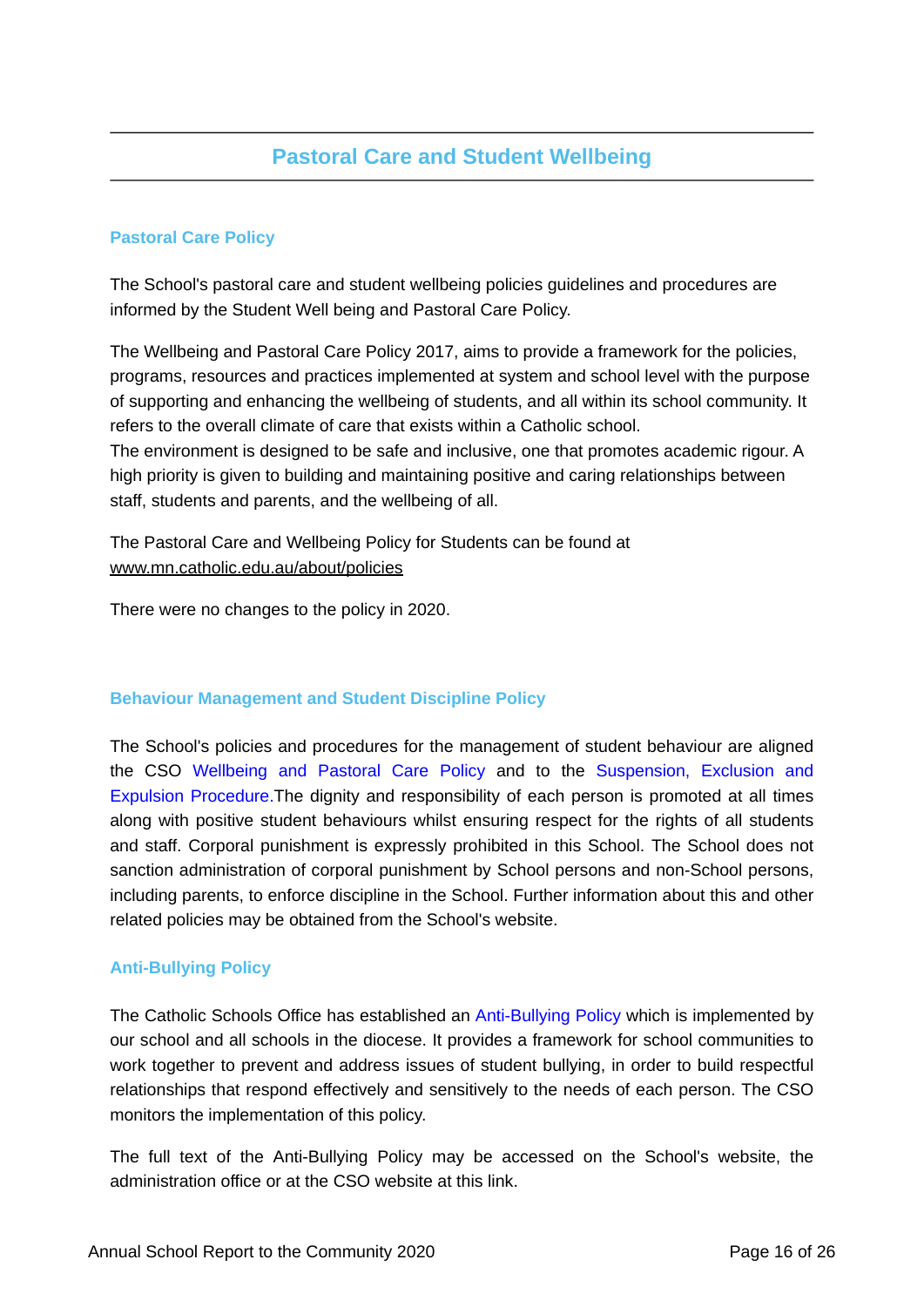## **Complaints Handling Policy**

The Diocese of Maitland-Newcastle has established a [Complaints Resolution Policy](https://www.mn.catholic.edu.au/media/48854/complaints-resolution-policy-2019.pdf) which is implemented by our school and all systemic schools in the diocese. The rationale for the policy is that within the reality of the schooling experience, it is recognised that, from time to time, misunderstandings and differences of opinion will occur, and that these need to be resolved satisfactorily. Addressing such matters within a framework of dignity, respect and truth can provide powerful opportunities to model the love of Christ in the reality of our contemporary world. CSO monitors the implementation of this policy.

The full text of the [Complaints Resolution Policy](https://www.mn.catholic.edu.au/media/48854/complaints-resolution-policy-2019.pdf) may be accessed on the School's website, the administration office or at the CSO website at this link.

## **Initiatives promoting respect and responsibility**

Our whole school 1-2-3 Magic and emotion coaching behaviour plan was continued to be implemented this year promoting emotional coaching and self-regulating.

We also incorporate zones of regulation into our classrooms for specific learners, however this is also implemented as a whole class strategy. Here at St Joseph's we focus on positive behaviour for learning (PBL).

All teachers and Learning Support staff participated in Online Training: Understanding and Managing Behaviours Course during Term 3. This was a 20 hour course over several weeks that enabled staff members to have increased confidence in identifying, assessing and supporting learners with behaviour issues.

Our school acronym SJKB- St Joseph's Kilaben Bay, has a double meaning: SJKB - Strive High, Making Jesus Real, Keep our environment clean and tidy, Be an excellent Learner.

Our Positive Behaviour for Learning (PBL) team consists of staff members analysing data to identify areas of need. Each child strives to accumulate reward gotchas. The PBL Team choose, according to data, the expectation under a particular banner from our SJKB acronym to concentrate and explicity teach the behaviour and the language needed to carry out the expectation within our everyday life.

Our school prayers celebrated daily and Acknowledgement to Country promotes a sense of respect for ourselves and our community. Our Morning School Prayer is led by a Stage 1 student, thus promoting a sense of leadership and responsibility for younger students.

Children participate in Making Jesus Real daily activities through actions at assembly eg Thumbs Up Thursday, class and assembly discussions, MJR workbooks and sharing their everyday experiences.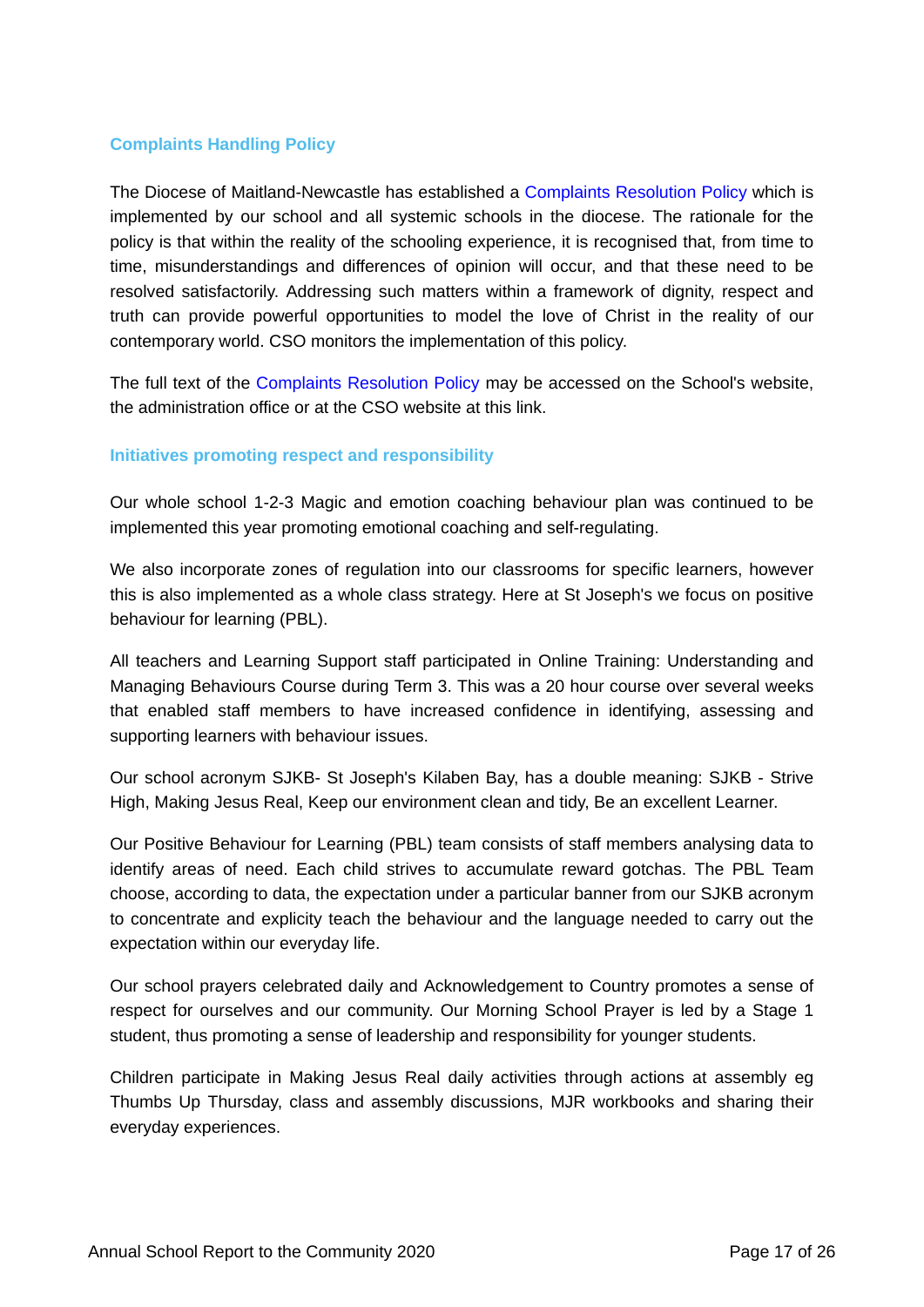Our senior students facilitate peer support activities K-6, however, due to COVID restrictions, this was modified in 2020.

In 2020 we had many special dress up days eg. Wacky Wednesday, these were to help promote resilience and perseverance. There were many other initiatives during COVID lockdown that were designed to promote wellbeing for our school community, including a Mother's Day drive thru breakfast and a St Joey's Social Distancing Differentiated Athletics Carnival.

Our senior students also lead our weekly assemblies, organising PBL and merit awards, birthday certificates and special announcements. They are excellent role models for our school community. They also provide care for our newly enrolled Kindergarten students within our buddy program. All kindergarten children are buddied with a year 6 child during their extensive transition program and into the new year.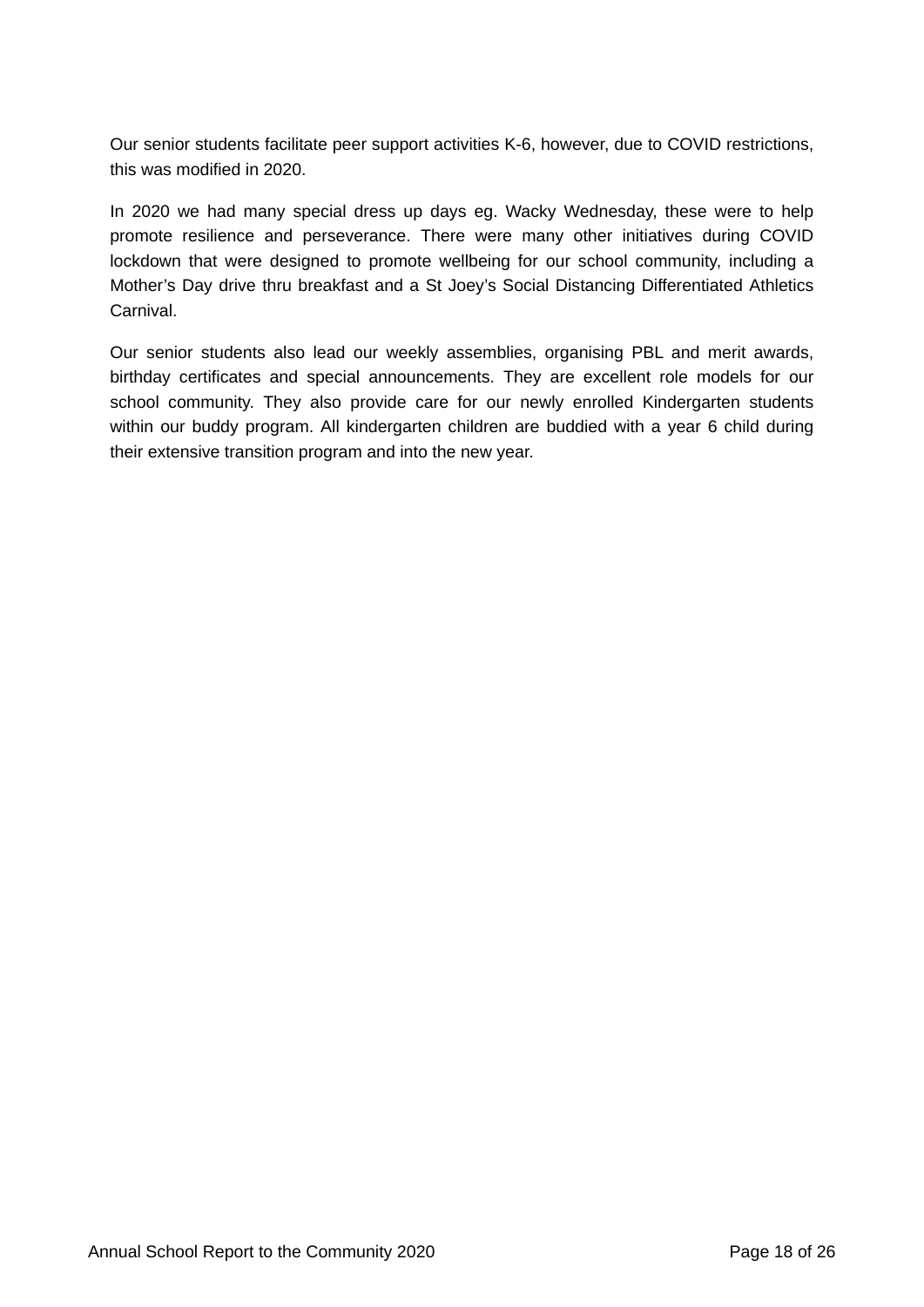## **School Improvement**

The School implements the systems review Cycle of improvement which outlines the processes and benchmarks for creating the culture and practice of continuous improvement with students as the focus. Strategic Plans and School Improvment Plans are future focused documents that map the School's directions, aimed specifically at improving educational and pastoral outcomes for all students through the following areas:

- Catholic Formation and Mission
- Learning and Teaching
- Leadership
- Wellbeing and Partnerships

Each year, the School develops an Annual Improvement Plan indicating the intended key improvements for student learning outcomes. A copy of the Strategic Improvement Plan and the Annual Improvement Plan may be obtained from the School administrative office.

## **Key Improvements Achieved**

There has been a huge focus on greater communication with parents, staff, students and Parish. More effective use of the Compass platform has driven the growth in this area.

Constant communication with local pre-schools through pamphlet drops and opening our school to visits from pre-school staff is assisting in increasing enrolments.

There is a genuine effort to promote community within the whole school. As we strive to become a Learning Community with a Culture of Thinking, there has been a real push to move towards a common language and towards common expectations for learning with student learning at the centre.

We have embarked on the Leading Learning journey, led by Lyn Sharratt and have already started, as a community, to ask questions around student learning. This journey is being led by our Leadership Team.

A focus on specific areas of student learning, namely Numeracy and Writing (Vocabulary), is aimed at improving the learning of all students, including the gifted and the vulnerable.

Whole school Stage Professional Learning Communities (PLCs), are enabling a focus on individual students and their learning needs.

Gifted and Talented identification process and appointing a Gifted Education Mentor (GEM) to work with teachers and students.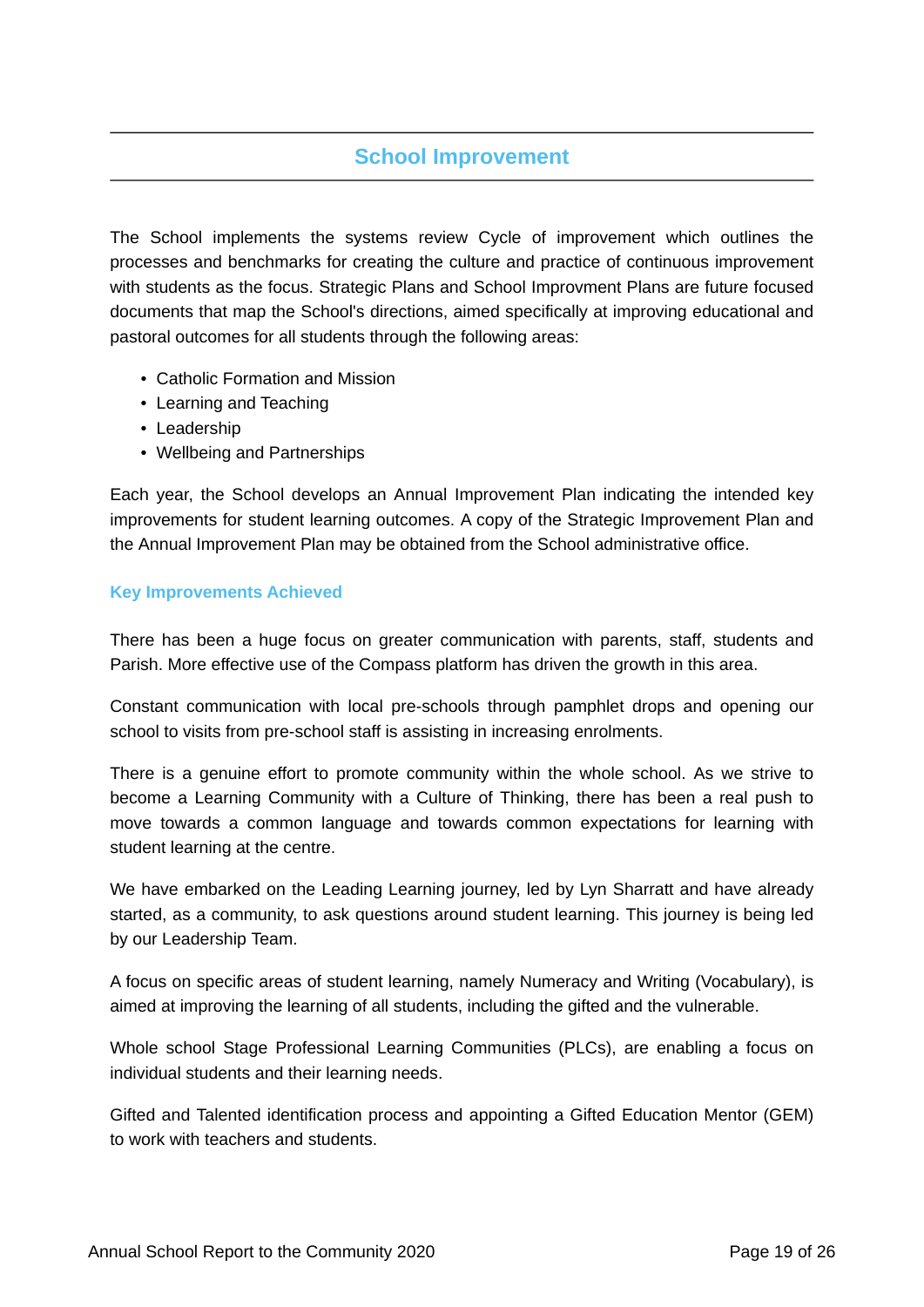#### **Priority Key Improvements for Next Year**

To continue to establish a culture of thinking school wide.

To build the capacity of every teacher.

To continue to support children's wellbeing and work in partnership with parents and the parish.

To embark on the Leading Learning journey by establishing an understanding of the 14 Parameters, undertaking regular Professional Walks and to develop a routine for Case Management Meetings to identify individual student learning needs.

Professional Learning Team meetings to discuss learning needs of all students.

A school wide approach to improving the Vocabulary knowledge of all students using the VCOP approach to self-editing.

To develop meaningful, working Mathematics programs using a cluster approach to organising different Mathematics strands.

Our staff goals align with our school goals and align with our school improvement goals and incorporated into our PLTs (Professional Learning Teams)

Stage 3 students are spending most of their learning time as a Stage, enabling fluid groups across the stage based on regular Data collection.

The introduction of BYOD for Stage 3.

The introduction of Successful Foundations for Kindergarten.

Implementation of new PDH Syllabus.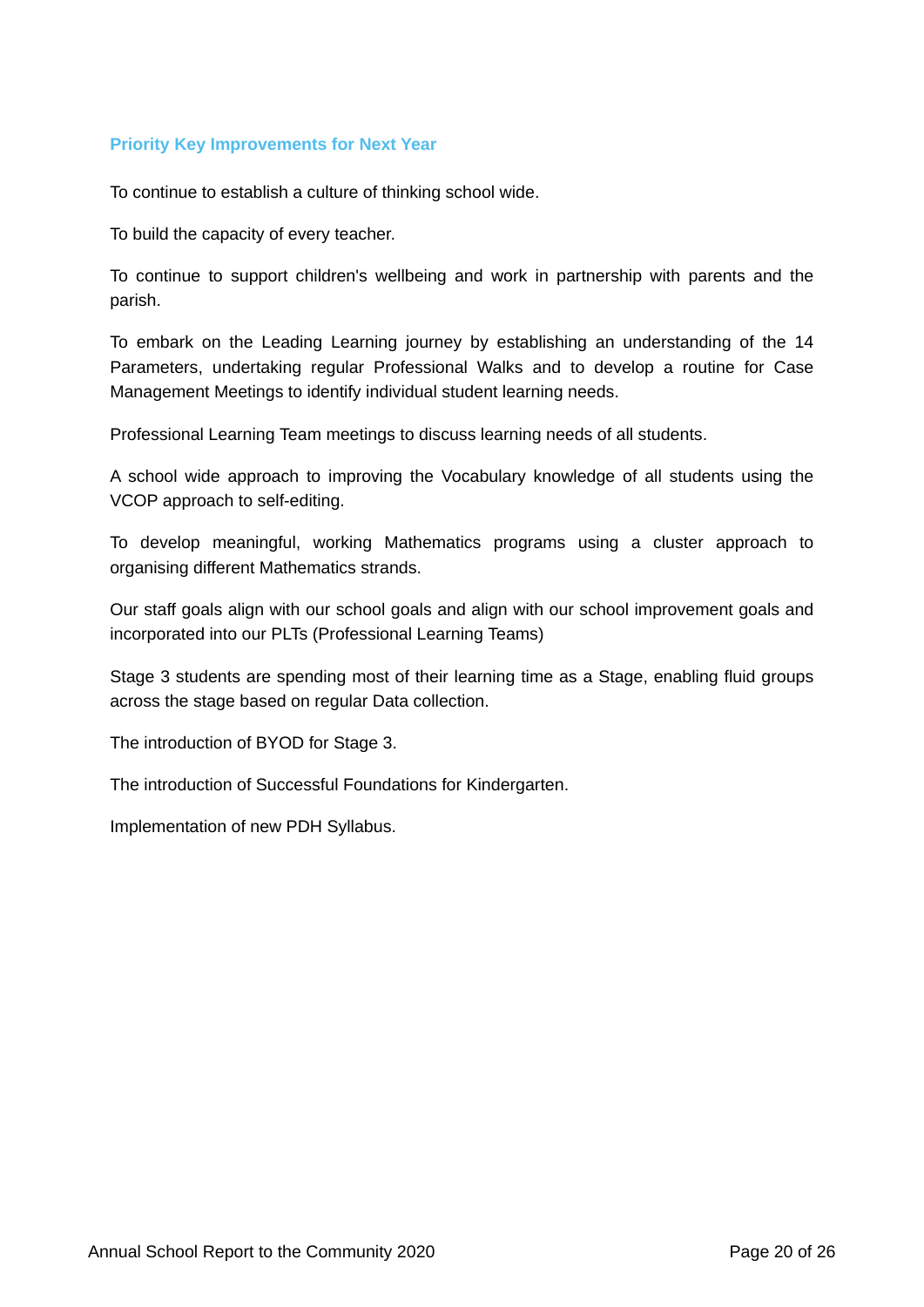## **Community Satisfaction**

The opinions and ideas of parents, students and teachers are valued and sought. Their suggestions are incorporated into planning for and achieving improved outcomes for students. This year, the School has used a variety of processes to gain information about the level of satisfaction with the School from parents, students and teachers. At the beginning of each review phase school's undertakes extensive surveying of all stakeholder groups. This data is shared with the school community and contributes to the priorities for future planning.

## **Parent satisfaction**

A parent forum was offered in February K-6 to speak with the Principal, Assistant Principal and Religious Education Coordinator. A number of parents attended to discuss their vision for St Joseph's and for their own child's learning. All in attendance were very honest and provided open and constructive feedback. This information was collated, shared with the wider community, and referred to throughout the year. The data will be revisited next year and shared at a further parent forum in February 2021.

Parents voiced their satisfaction during home learning through regular zoom meetings and emails. They felt supported throughout home learning and the creative and interesting activities sent home for each week of learning. They liked the feedback they received and the regular communication from the school to keep them up to date. They appreciated our efforts to provide a smooth transition for the children to return to school when home learning ended.

Parents receive emails letting them know if their child is receiving a weekly award. Regular Compass notifications are sent throughout the week keeping all parents and carers up to date and all emails and telephone calls are replied to in a reasonable time frame.

Parents have sent emails stating their satisfaction and gratitude after we have hosted an event with children's participation. Parents and carers have the opportunity to visit our website and our facebook page for further connection with our school events.

All parents and carers receive fortnightly newsletters. Our newsletters provide information of upcoming events and also acknowledgement and recognition of past events, good news stories, awards and birthdays.

Term planners and a yearly calendar are available and updated on our Compass ap provided to our families containing upcoming events and reminders and notifications are regularly shared through this ap and emails.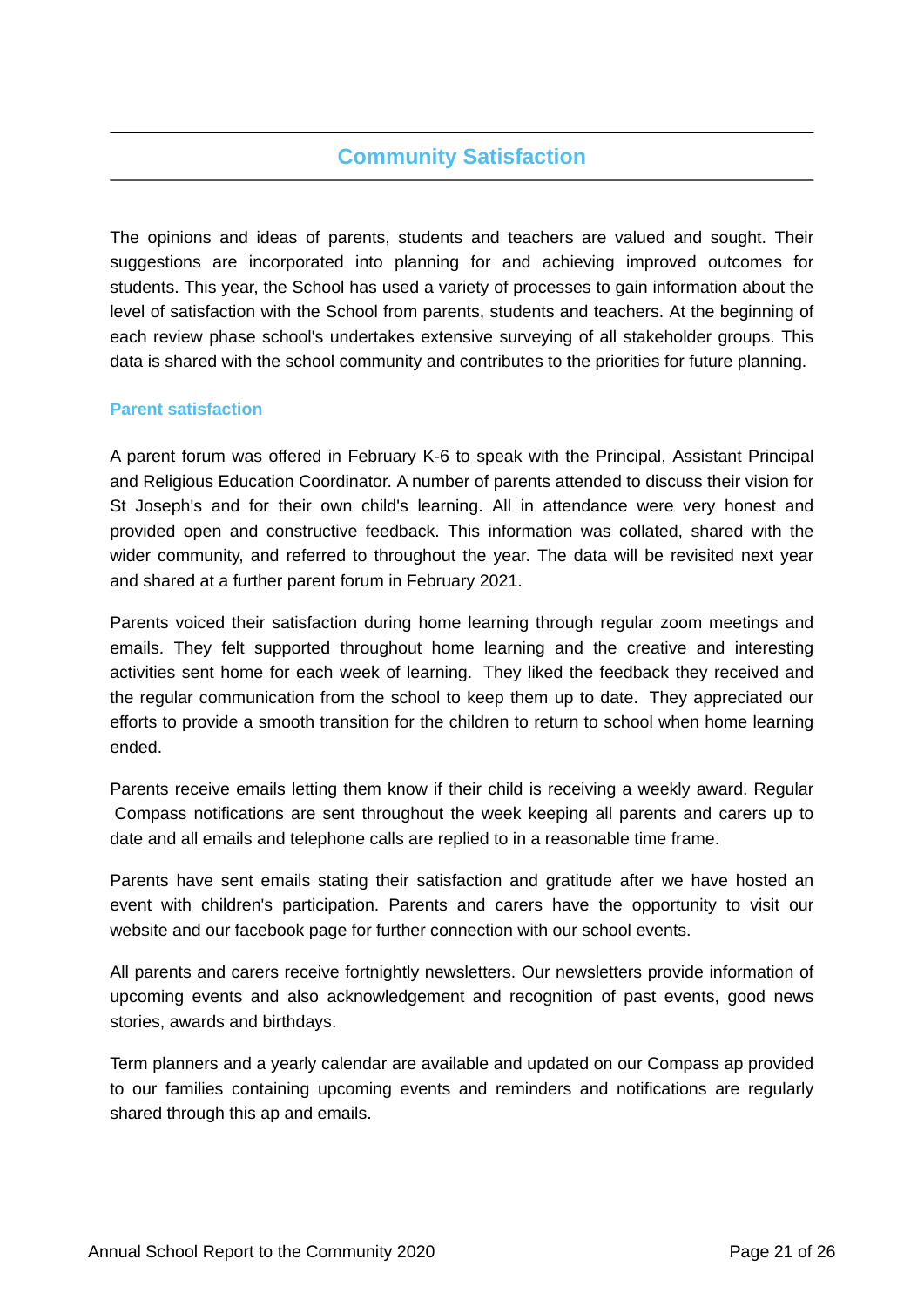## **Student satisfaction**

Children at St Joseph's are always willing to share their gratitude and thanks for the beauty that surrounds them here at St Joseph's. When asked what they like about St Joseph's they answered:

"I like my friends at St Joseph's"

"My teacher is very kind and he helps me learn"

"The shade area is a great place to play where we build bases and play with our friends"

"My favourite place to play is on our field where I play soccer with my friends"

"I hope I can get more Gotchas this year than I did last year"

"I did enjoy zooming with my friends and teachers but I am glad we got to come back to school"

"I thought our teachers made a great effort when sending funny videos home during COVID, they were dancing to songs and dressed up to make us all smile. Even mum and dad enjoyed watching the videos"

## **Teacher satisfaction**

## **Teacher One**

I am very satisfied and lucky to be part of the St Joseph's staff team. Since joining the staff at the beginning of 2020, I have been welcomed in and supported throughout all aspects of school life.

The staff at St Joseph's Kilaben Bay, have a wide variety of strengths and qualities. With collaboration being a key focus within the school, I feel I have been able to grow as a teacher through the knowledge I have been able to obtain from my peers.

The inclusive environment within the school, has helped me to foster quality relationships with staff, students and parents. I look forward to developing these relationships further in the years to come and developing my ability as a teacher.

#### **Teacher Two**

I am grateful to be part of the St Joseph's Kilaben Bay team! In a year like no other, the staff have supported each other in new ways and collaborated on an even deeper level to keep educating our students. We have assisted each other with technology, quickly researching and learning new programs to reach our students and families including Zoom, MS Teams,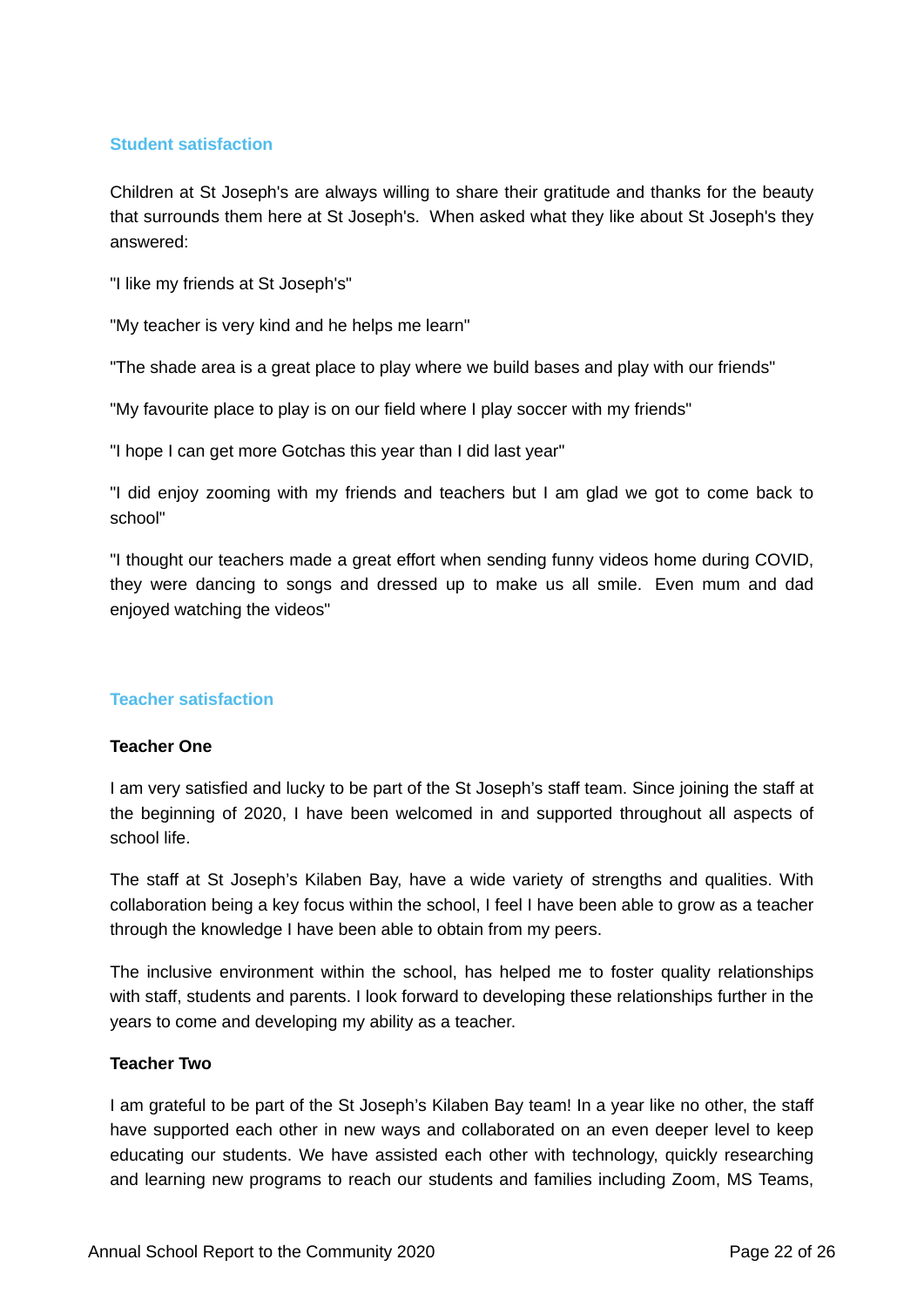video and OneNote. I value the focus on the wellbeing of staff, students and community that has been shown throughout the year. Our friendly staff are always checking-in on each other and our creative and innovative leadership team found new ways to safely involve the community, giving students and families a sense of belonging and joy. I loved being a part of the drive-through breakfasts and music videos used to celebrate several events!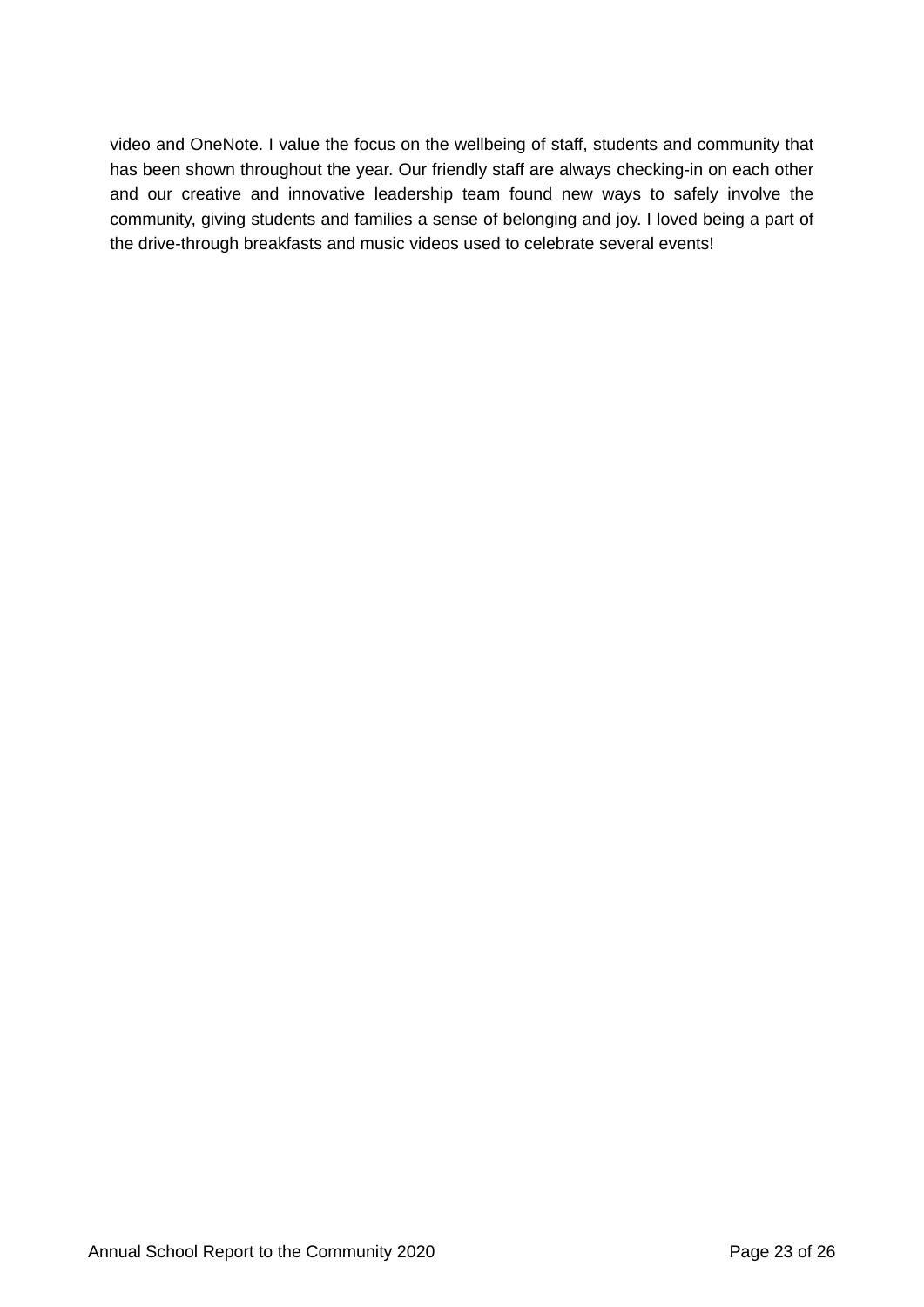# **Financial Statement**

This School Financial Information is based on the detailed information provided to the Commonwealth Government in the Commonwealth Financial Questionnaire.

School Financial Information for the 2020 year is detailed below:

| <b>Recurrent and Capital Income 2020</b>             |             |  |
|------------------------------------------------------|-------------|--|
| <b>Commonwealth Recurrent</b><br>Grants <sup>1</sup> | \$2,565,330 |  |
| <b>Government Capital</b><br>Grants <sup>2</sup>     | \$0         |  |
| State Recurrent Grants <sup>3</sup>                  | \$749,138   |  |
| Fees and Private Income <sup>4</sup>                 | \$476,711   |  |
| <b>Interest Subsidy Grants</b>                       | \$0         |  |
| Other Capital Income <sup>5</sup>                    | \$117,458   |  |
| <b>Total Income</b>                                  | \$3,908,637 |  |

| <b>Recurrent and Capital Expenditure</b><br>2020     |             |  |
|------------------------------------------------------|-------------|--|
| Capital Expenditure <sup>6</sup>                     | \$23,947    |  |
| <b>Salaries and Related</b><br>Expenses <sup>7</sup> | \$2,739,974 |  |
| Non-Salary Expenses <sup>8</sup>                     | \$963,214   |  |
| <b>Total Expenditure</b>                             | \$3,727,135 |  |

## **Notes**

- 1. Commonwealth Recurrent Grants includes recurrent per capita grants and special purpose grants.
- 2. Government Capital Grants includes all capital grants received from the Commonwealth and State Governments.
- 3. State Recurrent Grants includes recurrent grants per capita, special purpose grants and interest subsidy grants.
- 4. Fees and Private Income include Archdiocesan and school based fees, excursions and other private income.
- 5. Other Capital Income includes building levy fees and capital donations used to fund Capital Expenditure.
- 6. Capital Expenditure includes expenditure on School Buildings, and Furniture and Equipment.
- 7. Salaries and Related Expenditure includes all salaries, allowances and related expenses such as superannuation and workers compensation insurance.
- 8. Non-Salary Expenses include all other Non-Salary Recurrent Expenditure covering resources, administration, operational expenses, utilities, repairs and maintenance.